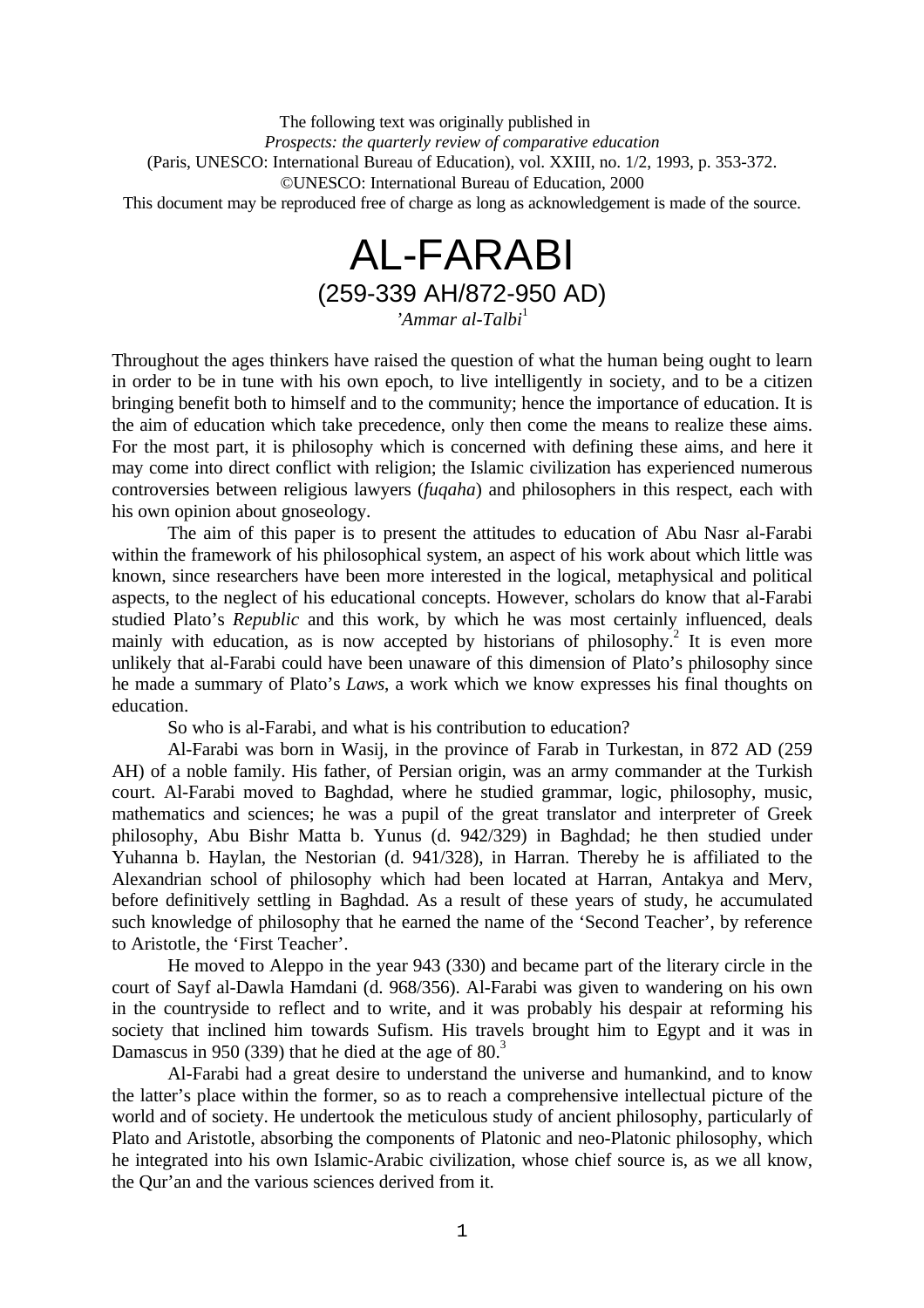Al-Farabi represents a turning-point in the history of Islamic philosophical thought, since he was the true first founder of epistemology which relies upon 'universal reason' and the demonstrations he gave. The intellectual, political and social circumstances prevailing in his day no doubt explain his approach since, in fact, he lived in a historical period of great turmoil, during which the central Islamic caliphate was torn apart into independent states and principalities in both the east and west; and sects and schools of thought (*madhahib*) sprang up undermining the nation's intellectual and political unity (*oumma*). Thus al-Farabi's concern was to restore unity to Islamic thought by confirming the gnoseology based on demonstration. He established logic within Islamic culture, and this is why he is known as the 'Second Teacher', as already mentioned. He was also engaged in restoring unity in politics,<sup>4</sup> making political science the core of his philosophy, basing himself on the system of rules which governs nature and on the Qur'an which emphasized the relationship between gnoseology and values (axiology). He believed the first aim of knowledge was knowledge of God and his attributes, a knowledge which has a profound effect on the human being's moral conduct and helps him to find the way to the ultimate aim of his existence, while indirectly arousing the intellect so that it should achieve wisdom, which al-Farabi held to be the highest level of intellectual attainment permitted to human beings in this life.<sup>5</sup> Thus the core of his philosophy came to be the unity of society and of the State to be achieved by unity of thought, wisdom and religion, each of these being the foundations of the community's government, which should be the same as the unity and order found in the universe. Indeed, al-Farabi often compares the order and unity of the city to that of the universe. Philosophy and religion were for him simply two expressions of a single truth, the variance between them being only in the form of expression: philosophy explains religion and provides proof of it; it is neither in conflict nor in contradiction with it. Therefore we find him also bringing together the philosophy of Plato and of Aristotle to explain the unity of intellect; for, in his opinion, there is a general unity of thought between Plato and Aristotle, the disparities being mere details.

It is especially important to note here that al-Farabi described something that was taboo in the Hellenistic era: namely, the logical category called 'demonstration' whose social and educational function he illustrated in the formation of the mind and of political awareness.

#### **The aims of education**

In fact, education is one of the most important social phenomena in al-Farabi's philosophical system. It is concerned with the human soul and makes sure that the individual is prepared from an early age to become a member of society, to achieve his own level of perfection, and thus to reach the goal for which he was created. However, while it is true that there are no writings specifically devoted to education in al-Farabi's books, anyone who follows his writings with care will come upon various texts scattered here and there containing clear educational elements corresponding to his overall philosophical views, which incline to integrate separate concepts and thoughts into a 'unified world view'.

Indeed, the whole activity of education, in al-Farabi's view, can be summed up as the acquisition of values, knowledge and practical skills by the individual, within a particular period and a particular culture. The goal of education is to lead the individual to perfection since the human being was created for this purpose, and the goal of humanity's existence in this world is to attain happiness, which is the highest perfection—the absolute good.<sup>6</sup>

The perfect human being (*al insan al kamil*), thought al-Farabi, is the one who has obtained theoretical virtue—thus completing his intellectual knowledge—and has acquired practical moral virtues—thus becoming perfect in his moral behavior. Then, crowning these theoretical and moral virtues with effective power, they are anchored in the souls of individual members of the community<sup>7</sup> when they assume the responsibility of political leadership, thus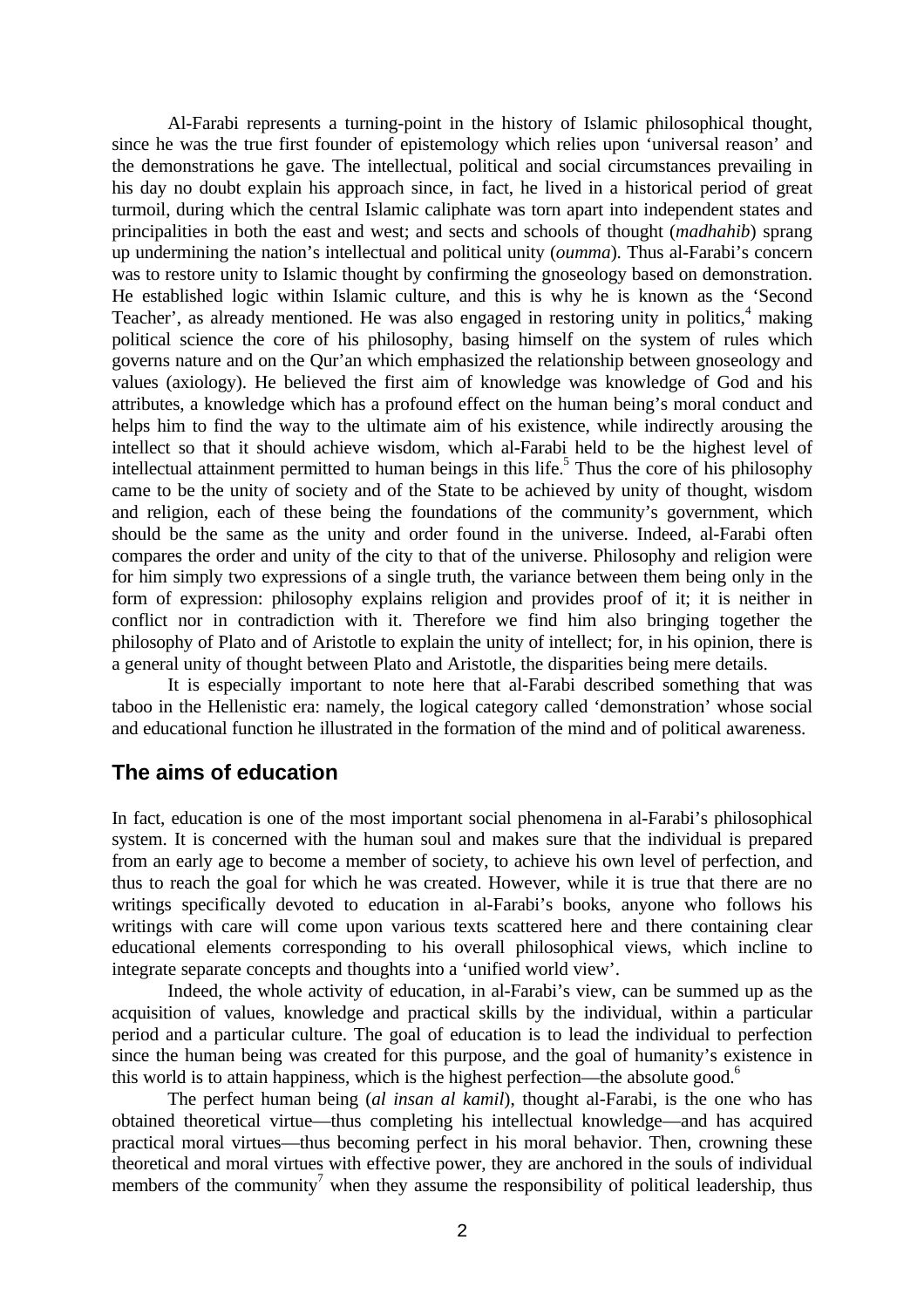becoming role models for other people. Al-Farabi unites moral and aesthetic values: good is beautiful, and beauty is good; the beautiful is that which is valued by the intelligentsia.  $8^{\circ}$  So this perfection which he expects from education combines knowledge and virtuous behavior; it is happiness and goodness at one and the same time.

Theoretical and practical perfection can only be obtained within society, for it is society that nurtures the individual and prepares him to be free. If he were to live outside society, he might only learn to be a wild animal.<sup>9</sup> Then, one of the goals of education is the creation of the ideal community, 'the one whose cities all work together in order to attain happiness'.<sup>10</sup>

One of the aims of education is the formation of political leaders, because 'ignorance is more harmful in monarchs than it is in the common people<sup>11</sup> So, in al-Farabi's view, just as the body needs food and the ship must have a captain, moral conduct must proceed from the soul and the citizens have a real need for a leader who conducts an acceptable policy, directing their affairs in a praiseworthy manner and improving their situation. There is integration between the individual, the family and the city in social life: 'What we say about all cities is also true of the single household, and of each person'.<sup>12</sup> The political leader, al-Farabi considers, has the function of a doctor who treats souls and his political skill is to the wellbeing of the city what the physician's skill is to bodily health. The work of the politician should not be restricted to the organization and management of cities, inasmuch as he encourages people to help one another in achieving good things and overcoming evil; he must use his political skills to protect the virtues and praiseworthy activities that he has been encouraging in the citizens<sup>13</sup> so that they are free of failings. Among the other characteristics of the political leader is the 'consultative faculty', in other words 'an intellectual capacity by which he can draw out what is most beneficial and most fair in the search for the good among others'.<sup>14</sup>

The soundness of the city is a reflection of 'the good balance of morals among its people',<sup>15</sup> and achieving this balance is one of the most important aims of education. When moral behavior declines and there is doubt over behavior and opinions, the absence of these common values governing people's conduct disturbs the city. Morality, then, is a fundamental objective of education. Al-Farabi defines virtues as 'states of mind in which the human being carries out good and kind deeds. [...] They can be either ethical or rational; the latter are virtues of the rational element in the intelligent human being, such as wisdom, common sense, inventiveness and cleverness. The ethical virtues are, among others, temperance, courage, generosity and justice'. <sup>16</sup> These virtues in the individual must be internalized in the soul so that a person is ready to act upon them 'to earnestly desire them and, rather than being harmed by them, finds them attractive [...] so that he pursues always those ends which are truly good and makes them his goal'.<sup>17</sup>

Among the other aims assigned to education, al-Farabi includes 'proficiency in the arts', because, in his view, perfection in theoretical and practical arts is one of the expressions of wisdom; for the wise are 'those who are very proficient in the arts, and reach perfection in them'. $^{18}$ 

Thus, in al-Farabi's view, one of the goals of education is to combine learning with practical action, for the purpose of knowledge is that it should be applied, and perfection lies in its being transformed into action: 'Whatever by its nature should be known and practiced, its perfection lies in it actually being practiced'.<sup>19</sup> The sciences have no meaning unless they can be applied in practical reality, otherwise they are void and useless. The real practical sciences 'are those which are linked to readiness for action'<sup>20</sup> and absolute perfection is 'what the human being achieves through knowledge and action applied together'.<sup>21</sup> Moreover, if the speculative sciences are learned without having the opportunity to apply them, this wisdom is  $m$ arred.<sup>22</sup>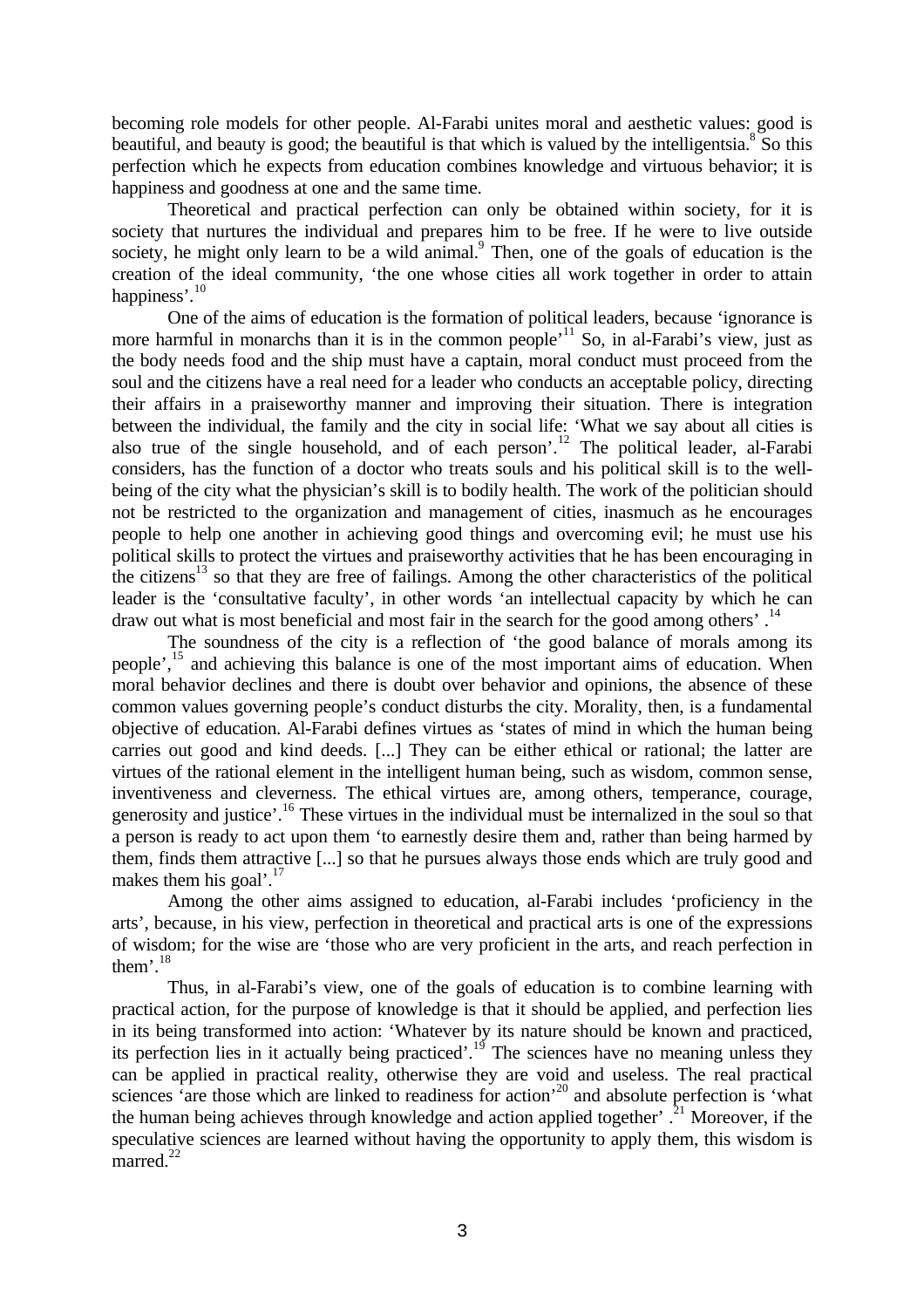Concerning the realization of these aims and the supervision of education and teaching, al-Farabi agrees with Plato and the 'Twelver Shica' that it is the priest, ruler or philosopher who should be responsible.<sup>23</sup> And since the lawgiver is also the ruler, al-Farabi concludes that the law has an educational function: 'The meaning of *imam*, in Arabic, indicates one whose example is followed, one who is well-regarded'.<sup>24</sup> Issuing laws for society does not simply mean 'that citizens should be obedient and diligent, but also that they should have praiseworthy morals and acceptable behavior'.<sup>25</sup> Therefore al-Farabi considers that the one who prescribes the laws must be bound by them himself before expecting others to conform to them: 'The one who sets the laws must first follow them, and only then make them compulsory'.<sup>26</sup> For he would not be acceptable to those under his command, nor would they respect him, if they did not see him observing his own laws. In short, the law has an educational function since it leads to the inculcation of virtues when the leaders conform to it themselves and are seen as role models for the general public. For this purpose, the lawgiver must be trained from childhood in the affairs of State, <sup>27</sup> and the *imam*'s or caliph's aim in legislation must be to please God. Only those whom God has prepared may make laws, including the Prophet, whom al-Farabi defines as: 'He who lays down the practices and the holy laws, and admonishes the people by incitement and intimidation'.<sup>28</sup> The function of the caliph is to pursue the educational role previously undertaken by the Prophet.

Al-Farabi considers it a duty of the State to put aside a budget for education, taking a portion from the alms tax (*zakat*) and land tax (*kharaj*), as well as other State resources for this purpose: 'Taxes and duties are of two kinds: one is taken to support mutual assistance and the other for the education of the young'.<sup>29</sup>

### **What is education?**

Al-Farabi used a large number of technical terms to describe this concept: discipline (*ta'dib*), 30 correction/assessment (*taqwim*),<sup>31</sup> training (*tahdhib*),<sup>32</sup> guidance (*tasdid*),<sup>33</sup> instruction  $(ta'lim),<sup>34</sup>$  exercise or learning (*irtiyad*),<sup>35</sup> and upbringing or education (*tarbiya*).<sup>36</sup>

Good manners or culture (*adab*), in his opinion, in their true educational meaning are the 'combination of all the good qualities', $37$  while discipline is the 'way of creating the moral virtues, and the practical arts in the nations'.<sup>38</sup> Instruction  $(ta'lim)$  is 'creating the speculative virtues in nations and cities'.<sup>39</sup> Al-Farabi distinguishes between instruction *(ta'lim)* and discipline *(ta'dib)*. The former is the way of acquiring a theoretical culture, and is mainly verbal. The latter forms ethical conduct, and leads to technical or practical skills. They are therefore quite different.

But al-Farabi did not insist on this division, and on another occasion he defined instruction as including discipline.<sup>40</sup>

Al-Farabi divides instruction between 'special' and 'general'. The special is 'that which is achieved exclusively by demonstration<sup>'.41</sup> This kind of instruction is directed at the elite 'who do not restrict themselves in their theoretical knowledge to what is expected by generally accepted opinions, because among nations, as among citizens, there is an elite and the general public. The general public designates those who are restricted in their theoretical knowledge whether by obligation or not - to what is demanded by generally accepted opinions'. $^{42}$  It is the elite of the elite which exercises leadership.<sup>43</sup> It is for this reason that the method of instruction is different: 'Persuasive and descriptive methods are used in the instruction of common people and the masses in nations and cities; while demonstration methods [...] are used for instructing those who are destined to form part of the elite',<sup>44</sup> those who have been tested and found to have superior intelligence.

Al-Farabi believes that education is founded upon the basis of the human being having certain inborn aptitudes, which he calls 'nature'; 'in other words the power which the human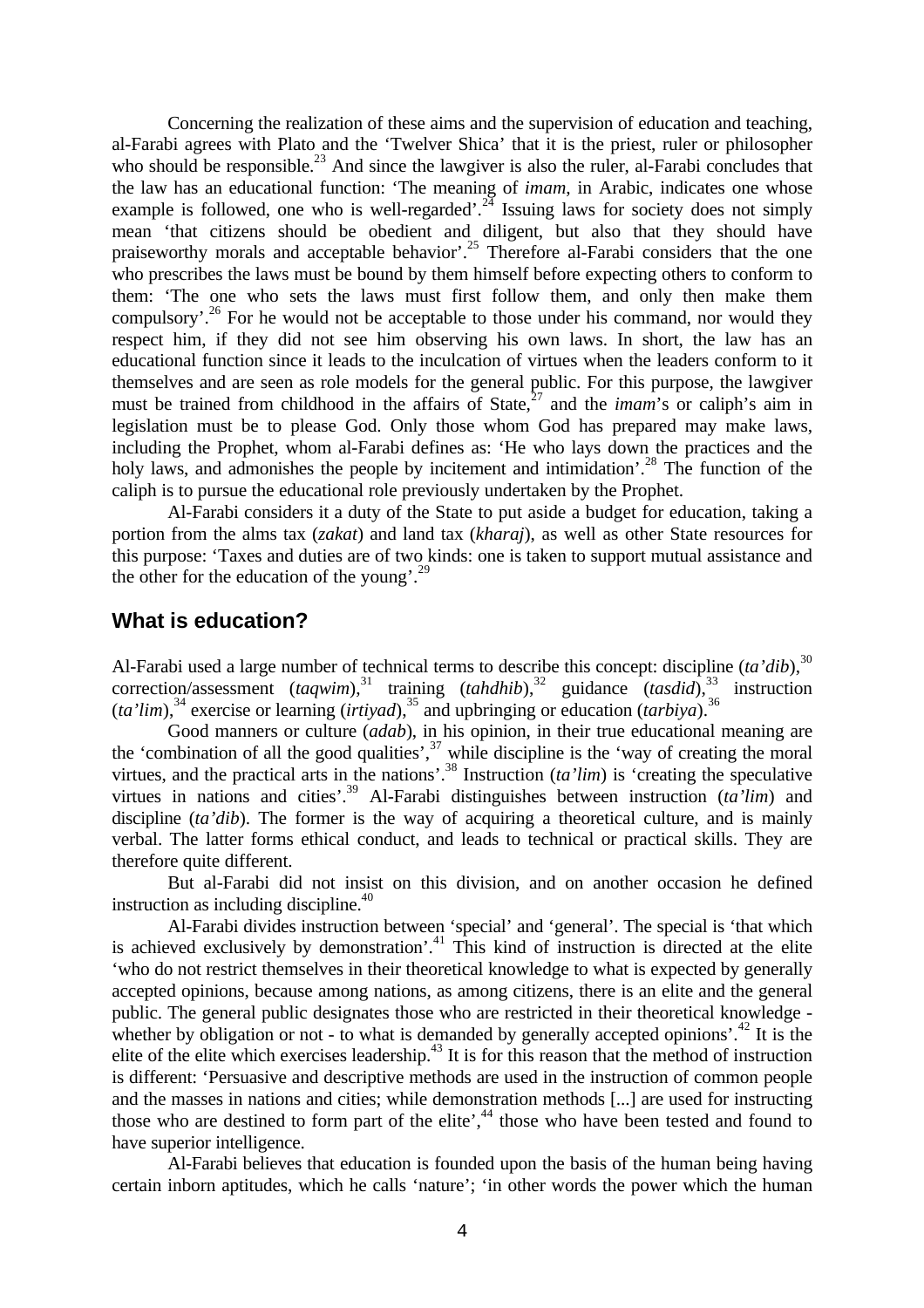being possesses at the moment of birth, and which he could not have acquired'.<sup>45</sup> No normal human being lacks it, just as the whole is greater than the part.<sup>46</sup> Al-Farabi also speaks about 'primary science' and 'primary principals'.<sup>47</sup> He differs from Plato in that he gives a fundamental place to sensory perception. He describes the senses as 'the paths whence the human soul gains knowledge<sup>', 48</sup> Knowledge thus begins with the senses, then becomes an intellectual conception by way of imagination, since whatever the soul understands contains an element of imagination. Knowledge originates with the senses.<sup>49</sup> Al-Farabi drew attention to Aristotle's opinion in *The Book of Demonstrations* when he said: 'Whosoever loses a sensory perception loses knowledge<sup>'.50</sup> One function of the imagination is to preserve the sensory  $\frac{1}{2}$  images<sup>51</sup> which, in the end, become intellectual possessions. Some of his views, dealing with what today we would call general psychology and educational psychology should be the subject of an interesting study.<sup>52</sup> Although he deals with sensory knowledge, he considers that the senses are only instruments of the mind, for it is the mind which has the potential of understanding. He pointed to Plato's opinion that the nature of learning is based on 'memory' and gives a metaphor of the concept of 'equality' which, in his opinion, is fixed in the mind: confronted with a piece of wood which is equal to another piece of wood, we are aware of this equality, in other words the concept of 'equality' is presented to the memory which compares it with the concept already in the mind. 'Any learner proceeds in the same way by comparing it with what is already in his mind'.<sup>53</sup> We find this too in al-Biruni (d. 1048/444): 'Our learning is no more than remembering what we have learned in the past [...] forgetting is the passing away of knowledge, and learning is remembering what the soul knew before it came into the body'.<sup>54</sup>

## **Teaching methods**

As we have seen, al-Farabi considers that the method of instruction must be appropriate to the level of the learners, depending on whether people belong to the common people or the elite. Education, as he sees it, is necessary for every individual in the nation, since without it nobody would be able to reach perfection and happiness. So, if education must be available to all, the method of teaching should however be adapted according to the group it is intended for. There are two fundamental methods: the path of the common people, based on persuasion; the path of the elite, based on demonstration. Furthermore, the method of instruction may also vary according to the instructional material. Thus, teaching theoretical intellectual virtues is carried out by demonstration, while teaching practical arts and crafts is by way of persuasion.

The demonstrative path is achieved through speech. Aural instruction, according to al-Farabi's words, is therefore 'that in which the teacher uses speech'<sup>55</sup> for matters which can be taught in this way. It leads to the acquisition of theoretical virtues. The persuasive method is conducted through speech and activity together, and is suitable for teaching the applied arts and moral virtues.<sup>56</sup>

Following Plato's model, al-Farabi used the method of dialogue or debate, <sup>57</sup> although he does not consider it as the only method to escape from the world of sensory perception to arrive at the world of intelligentsia—beginning with contradictory ideas to arrive at unity. He emphasized the importance of discussion and dialogue in instruction, and indicated two methods: the method of argument and the method of discourse; both of these 'can be used orally or in writing'.<sup>58</sup> When speaking to the common people, the methods used must be those closest to their powers of comprehension, enabling them to grasp what they are capable of understanding.

Al-Farabi defines the discourse of persuasion as: 'persuading the listener with what will satisfy his mind, without reaching certainty',<sup>59</sup> as opposed to the demonstrative discourse 'whereby it is sought to instruct the truth, and to explain it in such a way as to bring about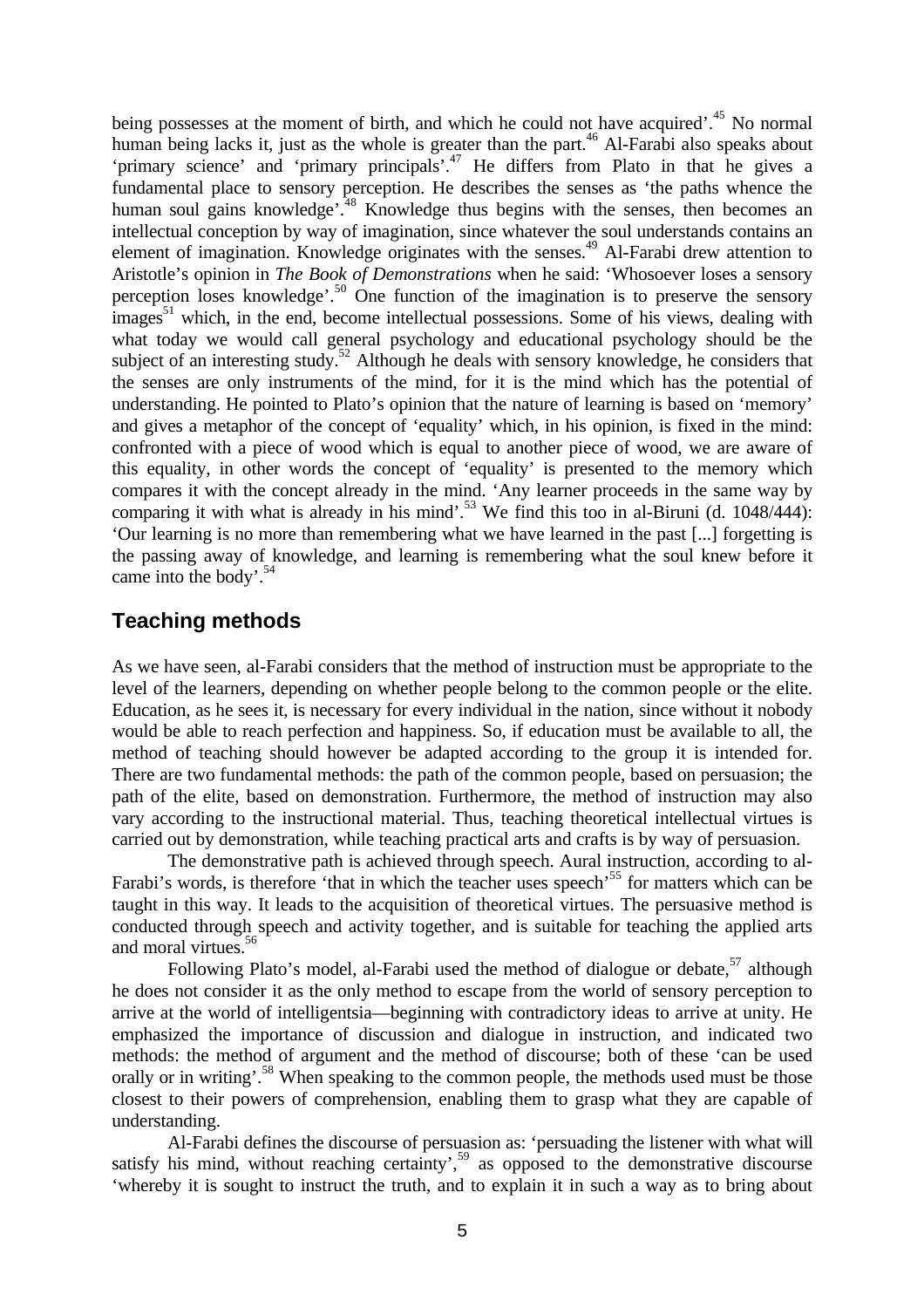precise knowledge'.<sup>60</sup> Persuasion achieves its purpose when it leads to 'the hearer doing things that he is convinced are true'.<sup>61</sup> Similarly, the ability to produce an imaginative impression has an effect on poetry and other arts, such as music, so that: 'the soul of the hearer will rise up to seek the thing imagined, or to flee from it; to be drawn to it or be repelled by it'.<sup>62</sup> To sum up, the objective of the discourse method is simply to persuade without reaching certainty, which would require precise proof; while the objective of the demonstrative method is to gain precise knowledge based on reliable proof. As for the debating method, it is used to prevail over an adversary, to make a particular idea triumph, to take an opinion to its furthest point, so that even the opponent believes that it is true, without it necessarily being so. This method is used against stubborn people.

There is another kind of discourse used by al-Farabi which he calls 'scientific discourse'; that 'by which the knowledge of something is obtained'<sup>63</sup> either through asking questions about the thing, or from the replies obtained or, finally, by resolving a scientific problem.<sup>64</sup>

Al-Farabi sums up all the foregoing in his book *Al-Alfaz*, saying that instruction has two aspects: the way of audition or learning based on speech; and the way of imitation which is based on observing other people's actions in order to imitate or apply them. Averroës agreed with him when he stated that 'there are two sorts of learning: by speech and by imitation',<sup>65</sup> it being understood that the latter meant adopting a model and applying it.

Al-Farabi gives imagination a clear educational function, and makes 'producing an imaginative impression' one way of instructing the common people in many of the concepts that are hard for them to grasp. So, the educator resorts to metaphors or appropriate illustrations.<sup>66</sup> Indeed, it is natural for the common people to be restricted in their theoretical knowledge to what is required by generally accepted opinion. The teacher uses the methods of persuasion and suggestion.<sup>67</sup> The power to represent things by their metaphors is useful in two fields: for instruction and guidance; and for confronting someone who stubbornly denies the way of truth.<sup>68</sup>

In short, it can be said that for al-Farabi the elements of instruction can be summarized as: making something understood by establishing its meaning in the mind; and by creating acceptance of what has been understood. Understanding something implies that the essence of the thing has been comprehended by the intellect and that the thing can be represented by something that resembles it. Acceptance is also internalized in two ways: demonstration leading to certainty, which is the philosophical approach; or persuasion, which is the religious method. $69$ 

One of the techniques that al-Farabi was concerned with is the one he called habituation, which he defined as: 'a situation whereby the human being acquires a natural disposition or moves away from some haphazard disposition; by this I mean the frequent repetition of a particular action, at short intervals, over a long period of time'.<sup>70</sup> Ethical virtues are acquired by habituation and repetition, until they form a deep-rooted pattern in the mind, whence issue excellent moral behaviours.<sup>71</sup> An admirable character is attained by habituation, and the character is admirable when its actions are marked by moderation, with neither excess nor neglect.<sup>72</sup> This, once again, is an Aristotelian view of the true nature of virtue and the way to acquire it, but al-Farabi demonstrates this theory by stating: 'The fact that ethical morality is only attained by habit is shown by what we see in cities: the political leaders make the citizens good by making them used to good actions'.<sup>73</sup> Habituation is not only a technique for teaching moral virtues, but can also be employed in teaching other things, such as writing: 'Skill in writing is acquired only when the person copies the action of a skilful scribe, and so it is with all the arts'.<sup>7</sup>

To sum up, the repetitive method is appropriate for teaching ethics and practical arts. This habituation takes place by persuasion and affective speech, which establishes them in the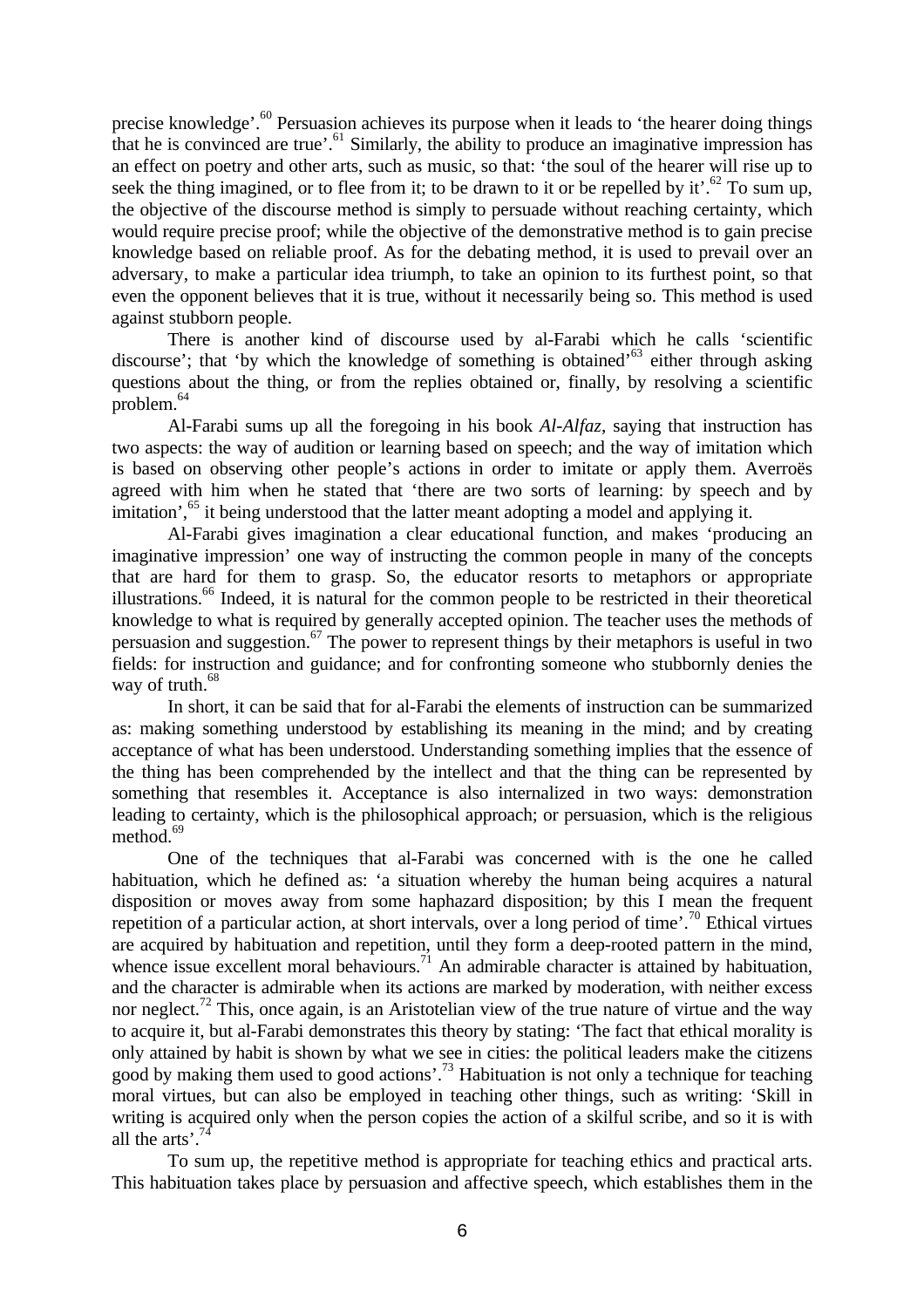mind, so that the learners resolve to carry them out voluntarily themselves; and by way of coercion, which is used with 'disobedient citizens who are not inclined to do what is right of their own accord, nor take any notice of what they are told; this method is used with any one of them who disobeys and continues until they grasp the theoretical sciences which are taught to them'. $75$ 

Al-Farabi speaks of the way of freedom and the way of slavery and subjection. Obedience is freedom, while coercion is slavery and subjection.<sup>76</sup> The ruler employs two types of virtuous people with technical competence to educate those, first, who accept to be disciplined voluntarily, or those, second, who need to be disciplined under duress. The same is true in families, for there are children who can be disciplined by gentleness and persuasion, and others with harshness. The total responsibility for this 'education' lies with the ruler for 'the monarch is the one who disciplines and teaches the nation'.<sup>77</sup>

Al-Farabi mentions another method—'learning by heart'—and divides it into two sections: learning words and expressions which the listener repeats until they are memorized, such as learning a language, the Qur'an and songs. The second goes further than simple rote learning and is designed to 'inscribe the meanings of these expressions in the listener's soul'.<sup>78</sup>

Al-Farabi was asked which was better, understanding or memorization and replied: 'Understanding is better than memorization, because the action of memorization deals mainly with words and expressions, in other words with details [...], which could go on forever and are hardly useful, neither for individuals nor for classes. [...] But the action of understanding concerns meanings, universals and laws - defined matters, finite, and which are valid for all. To exert oneself in these matters is beneficial. This also applies to the actions peculiar to acquiring them, such as analogy, organization, policies and consideration of the consequences. If the human being learns only the details, he is not secure from going astray. [...] When he relies on principles and general concepts, and when some new matter is presented to him, he may refer to his understanding of the principles to compare one thing with another. So it is clear that understanding is better than memorization.'<sup>79</sup>

#### **The teacher and the learner**

Al-Farabi lays down the conditions of both morality and learning for the teacher. He must be of good character, free from cravings and seek only the truth.<sup>80</sup> For educating and teaching the people, none shall be employed but 'people of virtue, trained in the logical arts'.<sup>81</sup> The art of teaching should be undertaken voluntarily, without obligation, except in cases of absolute necessity. The other scientific and educational prerequisites which the teacher should meet are: mastery of the fundamentals of his art (his specialization) and its rules; the ability to demonstrate everything that it is possible to demonstrate, whenever asked to do so; the ability to make others comprehend what he himself knows; the ability to guard against any distortions which might enter his art. $82$ 

Concerning the student, particularly if he wants to study philosophy, and in contrast to al-Ghazali (d. 1111/505) who wanted him in the first place to have 'studied the Qur'an, language, and the sciences of the Holy Law', <sup>83</sup> al-Farabi does not make learning the Qur'an and the sciences of the Holy Law a precondition, for he places the learning of religion (*fiqh*) and theology (*kalam*) at the end of the curriculum.

In addition, the student should possess three further qualities: he should be able to grasp concepts and understand their meaning; accept the existence of what he has grasped or understood; be able to describe what he has grasped and accepted. Al-Farabi calls these three points 'the modes of teaching' and considers that a person who brings together all these modes is indeed a teacher.<sup>84</sup> Likewise, Galen also considers that if the learner wishes to surpass all others in knowledge, he must have the highest intelligence and should begin with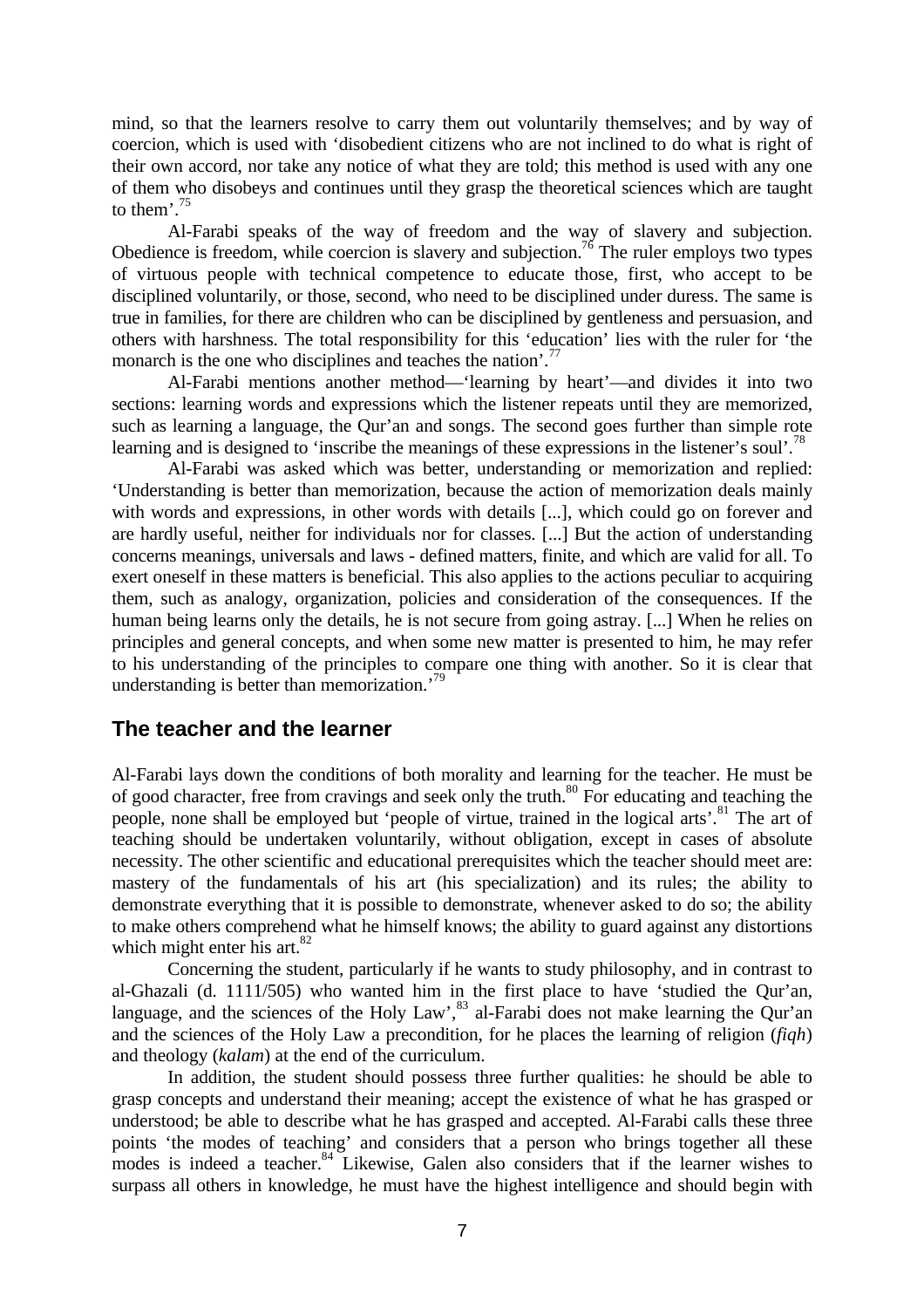logic, have a passionate desire to know the truth, and should study by night and day so as to understand the viewpoint of the Ancients. He is not to be content with that: he should pursue his studies for a long time so as to select those opinions that agree with the meaning and reject those that contradict it, especially in medicine.<sup>85</sup> In the same way, al-Farabi considers that the student must always be most eager to learn and study, and quotes the example of the little drops of water which, over time, can wear away the stone. The student should not let anything distract him from learning, since he who pays attention to too many things at once ends up with confused and disorganized ideas. Learning requires a great deal of time.<sup>86</sup>

If the student wishes to learn by himself from a book, al-Farabi advises that he begin by identifying the book's objective, its purpose and its structure, then its relationship to the sciences and its relative position on that branch of science.<sup>87</sup>

## **The curriculum**

In every age, to reach its objectives, education has to follow a program listing the matters which will enable the individual to learn about the cultural heritage of his nation, on the one hand, and also to learn the knowledge which will lead him to maturity in his feelings, in his judgement and actions, and in developing a critical approach. Al-Farabi is considered to be the first Muslim philosopher to classify the sciences and learning, not just for the sake of enumerating them, but also with an educational objective. For al-Farabi, the sequence of learning must begin with the language and its structure, i.e. its grammar, so that the student can express himself as do the people who speak that language; without this ability, he will not be able to understand others nor they him, and he will not develop properly. Mastery of the common language, the foundation for all other kinds of knowledge, is therefore indispensable. Al-Farabi was keenly aware of the value of language since he spoke several languages himself that allowed him to compare cultures and tongues.<sup>88</sup>

After languages comes logic, the instrument of the sciences and their methodology, and leads to sound reflection; it is also closely connected with language. Furthermore, the Arabic word for 'logic' (*mantiq*) includes both verbal expression and intellectual procedures, and this is why, in his opinion, language comes before rules about forming the mind, and prepares the way for it.<sup>89</sup>

Then come mathematics, which the Muslim philosophers call 'the teachings' (*ta'alim*). Al-Farabi considers that arithmetic comes first, since it is an important stage in the hierarchy of the theoretical sciences: 'Whosoever desires to learn the theoretical art begins with numbers, then ascends to magnitudes (measures), then to the other things to which numbers and magnitudes essentially belong, like perspectives (optics)'.<sup>90</sup> The study of optics, astronomy and the natural sciences in general requires mathematics, and arithmetic is one of the basic tools. Al-Farabi divides mathematics into seven parts: 'numbers (arithmetic), geometry, the science of perspectives, scientific astronomy (contrasted with astrology), music, dynamics and the science of machines'.<sup>91</sup> Mathematics includes algebra. Al-Farabi's explanation for beginning instruction with mathematics is that numbers and magnitudes do not allow for any confusion, and perfect order reigns. They are an example of precision and clarity, and train the student's intellect in that path. The student must proceed in stages to different levels of mathematics, from the immaterial and the immeasurable, then to what needs some matter, and so on. Geometry comes after arithmetic, for it depends on demonstrations 'giving us certain knowledge and banishing all uncertainty'.<sup>92</sup> Geometry has two methods: that of analysis and that of structure. Then there is perspectives, astronomy, music, dynamics and last of all mechanics,<sup>93</sup> then the natural sciences whose subject is matter (animal, vegetable, mineral, etc.).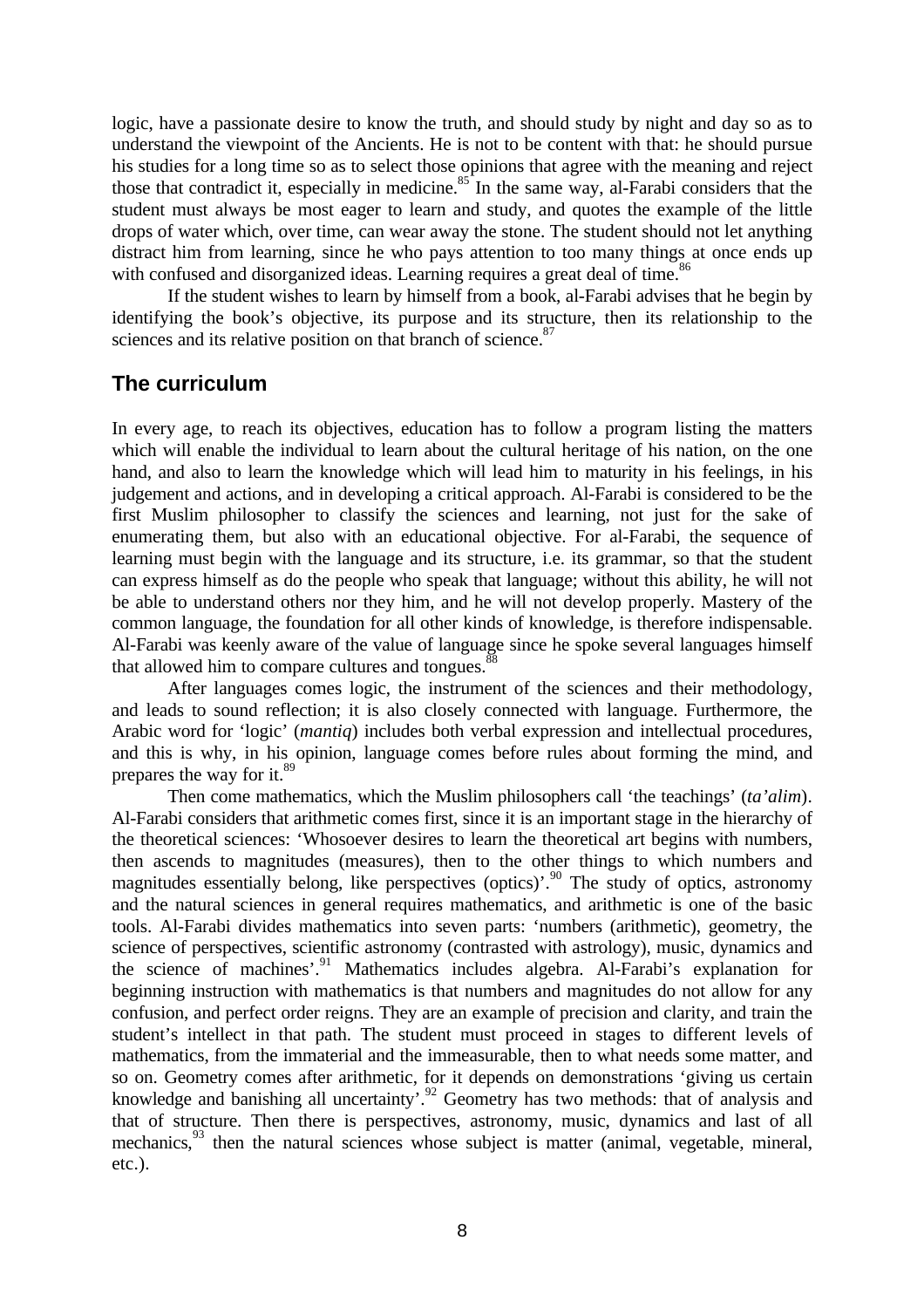Following the exact sciences comes theology or metaphysics, then the human sciences (political science in particular), then jurisprudence (*fiqh*), law (*qanun*) and academic theology (*kalam*). In short, al-Farabi's curriculum is confined to a group of sciences, graded as follows: science of language, logic, the 'teachings' (mathematics), natural science, theology, civics (political science), jurisprudence and academic theology. The link between the natural sciences and theology is, in his opinion, the human soul, which he considers to be among the natural sciences, even though it has a metaphysical aspect. One can then move on to the study of the 'First Principle' of all existing beings; then return to human science, beginning with those governing society among other things, and the law which governs trade, and ending with the science which defends the beliefs on which society is founded. It should be noted that al-Farabi did not place medicine among the sciences, to which he devoted an entire treatise and mentions in many other of his works, calling it sometimes a science, sometimes an art. Nor did he mention in *Kitab al-ihsa'* (The Book of Lists) any physical exercise, but he does mention it in *Talkhis nawamis Aflatun* (Abridgement of the Laws), noting that it is beneficial to the body as well as the mind: 'When the body is sound, so is the mind'.<sup>94</sup>

It can be said that al-Farabi designed a mathematical curriculum in education resembling that of Plato. As a reminder of the famous words written over the door of the Academy ('Let none enter who is not a geometer'), Al-Farabi stated that 'the demonstrations used in geometry are the soundest of all demonstrations'.<sup>95</sup>

Al-Farabi mentions another theory, the one taken by the followers of Theophrastus, according to which education begins with reforming the morals, 'for he who cannot reform his own morals cannot learn any science correctly',<sup>96</sup> as well as a third theory, that of Boethius of Sidon, which begins with natural science, because its subject matter is closer to us and better known, and can be grasped by the senses; even though his pupil al-Saydawi disagreed with him and chose to begin with logic, since it is a standard whereby we can always distinguish between truth and falsehood. On these various theories, al-Farabi comments that it is possible to combine some of them. In fact, he thought that, before beginning the study of philosophy, the student must reform his own ethical values, so as to desire nothing but virtue; he must then strengthen the rational mind by training in scientific demonstration, which is geometry giving access to logic.<sup>97</sup>

By comparison, in his *Republic,* Plato considered the starting point to be physical exercise, then arithmetic, geometry, astronomy, music and philosophy (dialectics). However, in *Laws* he considered the starting point was ethics, because it inculcates love of good and hatred of evil. He did not pay any special importance to observation and experiment, for his was a world of ideas, not objects, while al-Farabi is quite concerned with practical aspects of each one of the mathematical sciences.

#### **Philosophy, the queen of disciplines**

But it was philosophy that al-Farabi places as the highest form of learning for mankind, for it is the knowledge of distant causes by which all beings are governed.<sup>98</sup> It enables us to learn about the best of things in the best possible way,<sup>99</sup> and it is the way to happiness. Through it, the soul of the learner is raised to the level of the rational human being in whom two elements meet: one, natural and biological, and the other intellectual or spiritual—until we reach the First Principle of existence.<sup>100</sup>

The ultimate objective of studying philosophy is twofold: theoretical and practical. The theoretical part is knowledge of the Creator, the Most High, the active cause of all things and the governor of this world by His wisdom and justice. The practical and ethical part for the human being consists of imitating the Creator, as far as he is able, by carrying out admirable actions.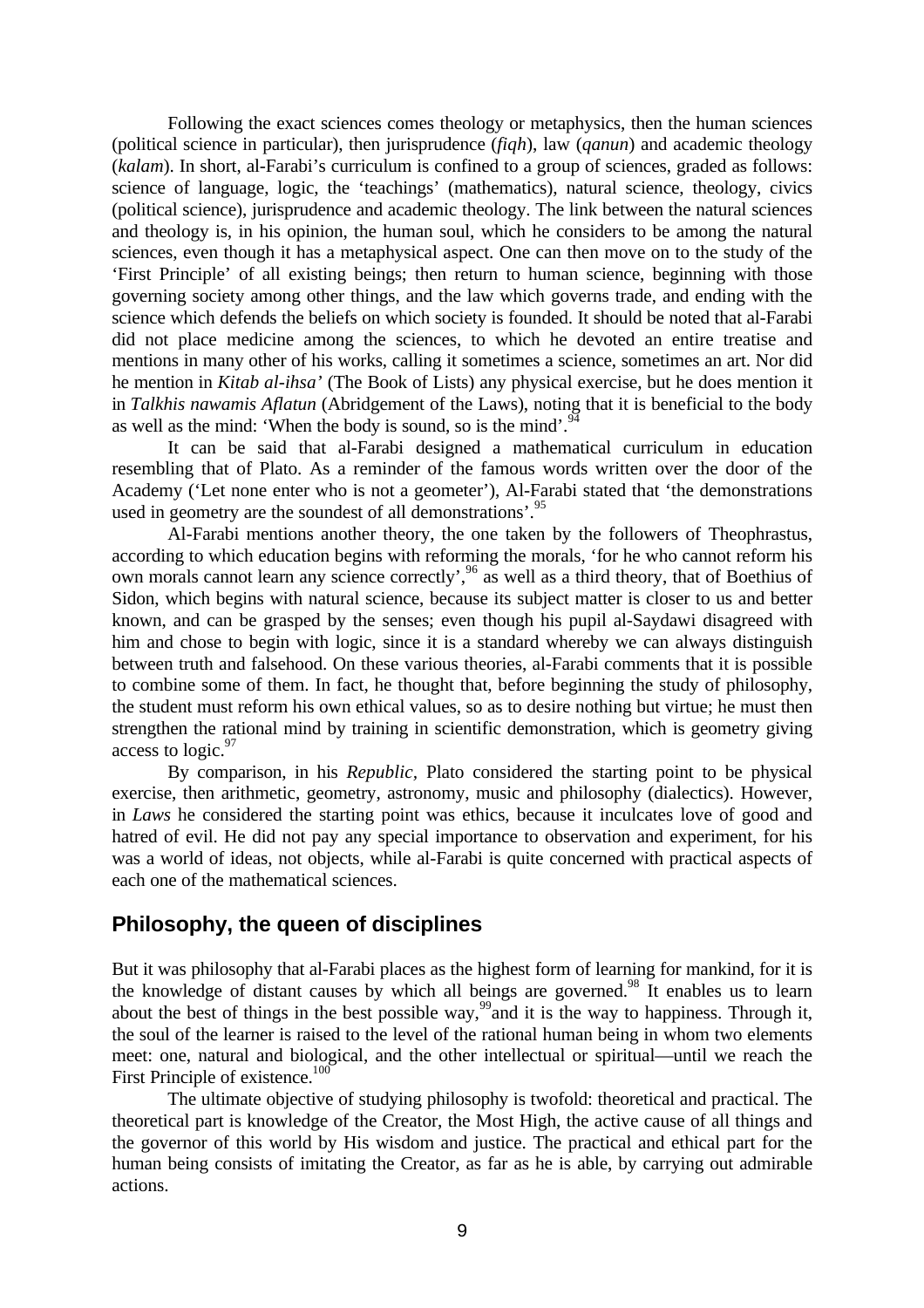The route which must be taken by anyone wishing to learn philosophy is that of action; so true is it that a person only reaches the goal of his deeds through complete knowledge, the purpose of which is action. To arrive at the high point of learning, it is vital to be aware of the natural sciences, then the mathematical sciences; but to achieve excellence in one's deeds, one must first reform one's self, before reforming those who share one's house and finally one's fellow citizens. $101$ 

As for learning about the scientific subjects that must precede the study of philosophy, al-Farabi sometimes indicates the mathematical method, at other times the ethical method, and at others the natural, without particularly favoring any one. He seems to consider them complementary, but believes that, in the final analysis in the teaching of philosophy, one should first attempt to modify the morals of the soul to direct them towards excellence,<sup>102</sup> then the rational soul, so that the student can understand the path of truth. This can be only be achieved in one way: mastery of the science of demonstration which is acquired through that of geometrical (mathematical) demonstration and the path of logical demonstration. Al-Farabi chose to begin with the former, but saw nothing wrong by starting with the natural sciences since they are more related than mathematics to the senses, which are the beginning of knowledge

The student of philosophy must also know its history; he starts with Plato, then Aristotle,<sup>103</sup> so as to know the latter's aims in his various books, his technical terms, and the various philosophical schools, and al-Farabi points out the intellectual, moral and religious qualities which the student of philosophy must possess.<sup>104</sup>

In his own personal philosophy, al-Farabi applied two different methods: (a) the descending method which begins from the Cause (the One) and ends with the effect (the world of the senses), which is what he applied in his book 'On the Views of the People of the Ideal City'; and (b) the ascending method, which begins with the effect and proceeds to the Cause, which he applied in his book 'Politics'.

Unlike Plato who believed that only the Greeks were capable of understanding, al-Farabi has a wider vision not considering philosophy to be a special attribute of any one nation to the exception of all others. He believed that philosophy already existed among the Chaldeans in Mesopotamia, and was then passed to the Egyptians, from them to the Greeks, the Syrians and finally to the Arabs.<sup>105</sup>

## **Ways and means of elucidation in teaching**

Al-Farabi was concerned with the means of clarifying, understanding and making people aware of meanings. He recommended the use of visual observation for whatever could actually be seen, 'placing the object before the eye'.<sup>106</sup> In his opinion, the first step in teaching something is to use the correct name which signifies it. Then define it, and explain the various parts of this definition, and likewise explain its particular and general characteristics, so that the former part of the latter. One may use illustrations of the object, and describe its special features and its unusual features. It is also possible to make it understood by resorting to something that resembles it, or which can be compared with it; and to use the method of subdivision, induction, analogy and metaphor. Al-Farabi considers that all of these methods will facilitate both comprehension and retention.<sup>107</sup> This understanding of something is also supported by knowledge of the characteristics of an object, so that it may be imagined all the easier, inasmuch as by imagining its characteristics, one imagines the thing itself and thus can more easily call it to mind.

He also mentions what is called the rule of 'substitution': if some object has a popular name, this term is used instead of a more complicated one, and the object itself is defined by its constituent elements, an operation which al-Farabi calls 'division and analysis'. When it is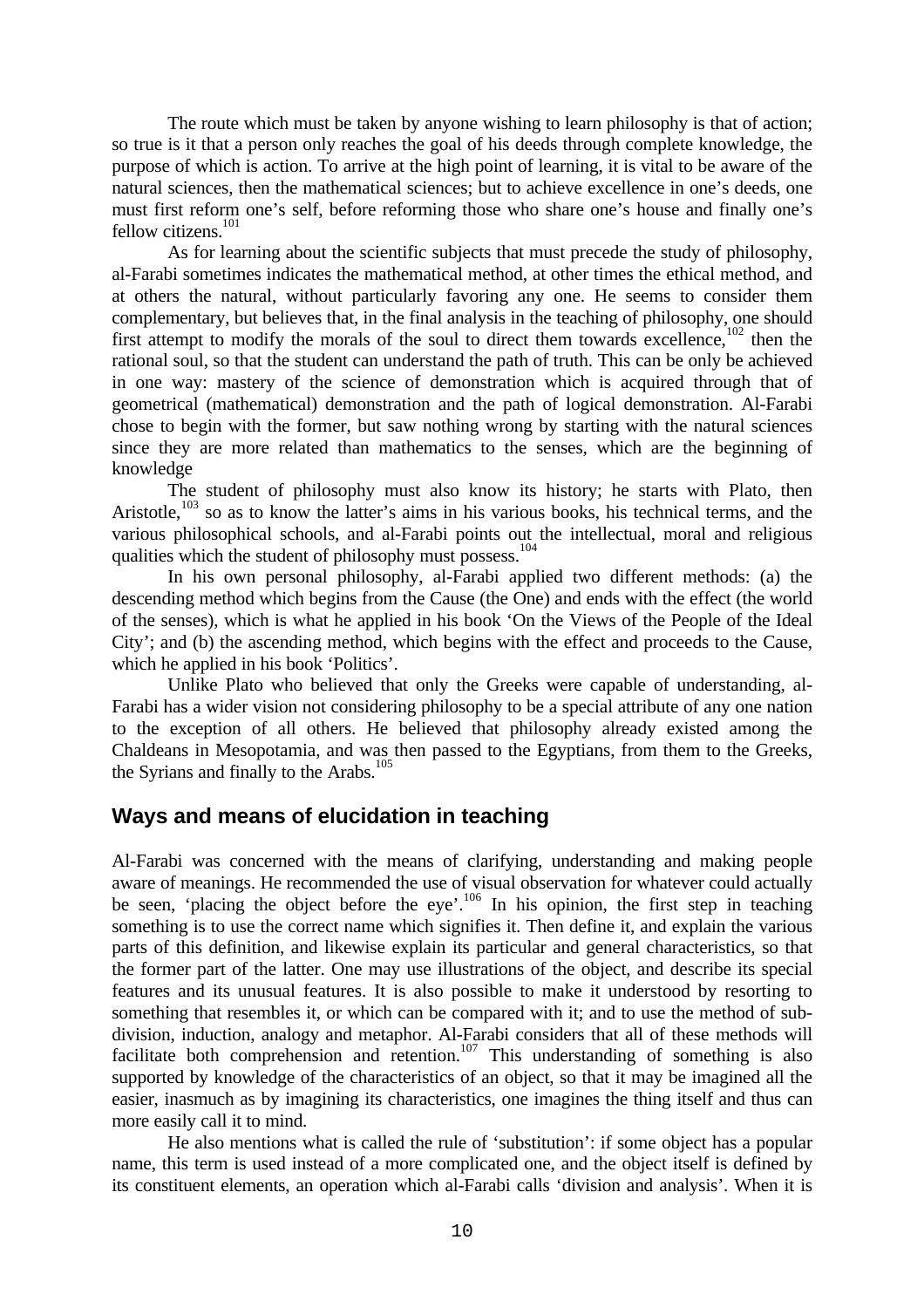difficult to grasp a concept because of its abstraction, a start is made with the term used to describe it, and if it still cannot be imagined, an illustration is used representing its characteristics. Al-Farabi recalls that Aristotle used to employ substitutes for expressions to make them more intelligible—a method that gives encouragement to the learner.<sup>1</sup>

As with other techniques, al-Farabi recommends during learning and demonstration the use of 'geometric shapes drawn upon a board so as to stimulate the imagination, and so that the demonstration itself will not confuse the intellect, and the imagination may be busy with something similar to the thing which it is intended to demonstrate, and will therefore not obstruct the process<sup>'109</sup> This makes the mind completely occupied with the demonstrations, with the imagination stimulated by the drawing on the board.

Learning about astronomy, among other things, involves the use of instruments, since many of the essentials can only be learned by observations provided by such instruments. Similarly, listening to instruments is vital in the study of music; for him, musical skill is acquired 'by long application to listening'.<sup>110</sup> Al-Farabi was particularly interested in instruments which make the theoretical side of music easier to understand.<sup>111</sup> For this purpose he himself fashioned an instrument and modified some others, like the Baghdad drum (*tanbur*) and the *rabab*, so as to improve them. He considered that music is the most typical of the sciences whose principles are mostly obtained through the senses, like astronomy, optics and medicine: 'for the art of medicine takes many of its principles from natural science, and is learned principally from sensory experience acquired through anatomy'.<sup>112</sup>

Use of sensory perception in the theoretical art of music is a matter to which al-Farabi returned many times in his *Kitab al-musiqa al-kabir* [Great Book on Music], and he called for the making of instruments for this purpose: 'the fundamentals of the science of music are learned through perception and practice. And we have also given [...] guidance for making an instrument [...] which, if tuned in the way I have indicated to produce the notes in a scale, will enable you to hear the same notes. Hence, the rules given verbally will conform to what is heard'.<sup>113</sup>

In this way al-Farabi not only dealt with the theory of music, but also analyzed in detail the way of converting theory into practice: '[In our two books] we have dealt at length with the principles of this science and shown how to make them tally with what is perceived, and in them we have given guidance for making an instrument in which can be applied all the sensory aspects that these principles require'.<sup>114</sup> These instructions for making a training instrument are an important feature in al-Farabi's educational philosophy, who declared that his books aimed to harmonize theory with practice: 'Most of what we have summarized in this book we have made directly perceptible through well-known instruments, with the result that what was explained by words and analogy was in agreement with what is heard'.<sup>115</sup>

On an entirely different subject, al-Farabi turned his attention to the purpose of educational games and the function of play in human activity: 'Different types of play have serious purposes, and play is not then an aim in itself<sup>'</sup>.<sup>116</sup> The value of play must be considered in relation to its aim: 'The intention behind various types of play can only be truly ascertained when they have been evaluated'.<sup>117</sup> In his view, play overcomes fatigue and 'restores the strength required for action'.<sup>118</sup> As with all distractions, and like salt in food, it should be used in moderation for the aim of play is recreation which, in its turn, 'is designed to restore a person's strength to undertake more serious activity'.<sup>119</sup> He recommends games that stimulate a child's creativity: 'Like the child who uses doors and houses in his play acquires talents and abilities useful to him if he desires to take crafts seriously'.<sup>120</sup> In the same way, Plato had noted that the ancient Egyptians used an excellent method to teach children arithmetic: they were required to divide a number of apples into different groups, or flowers into bouquets of different sizes, or to distinguish containers of different metals, after they had been deliberately mixed up. $^{121}$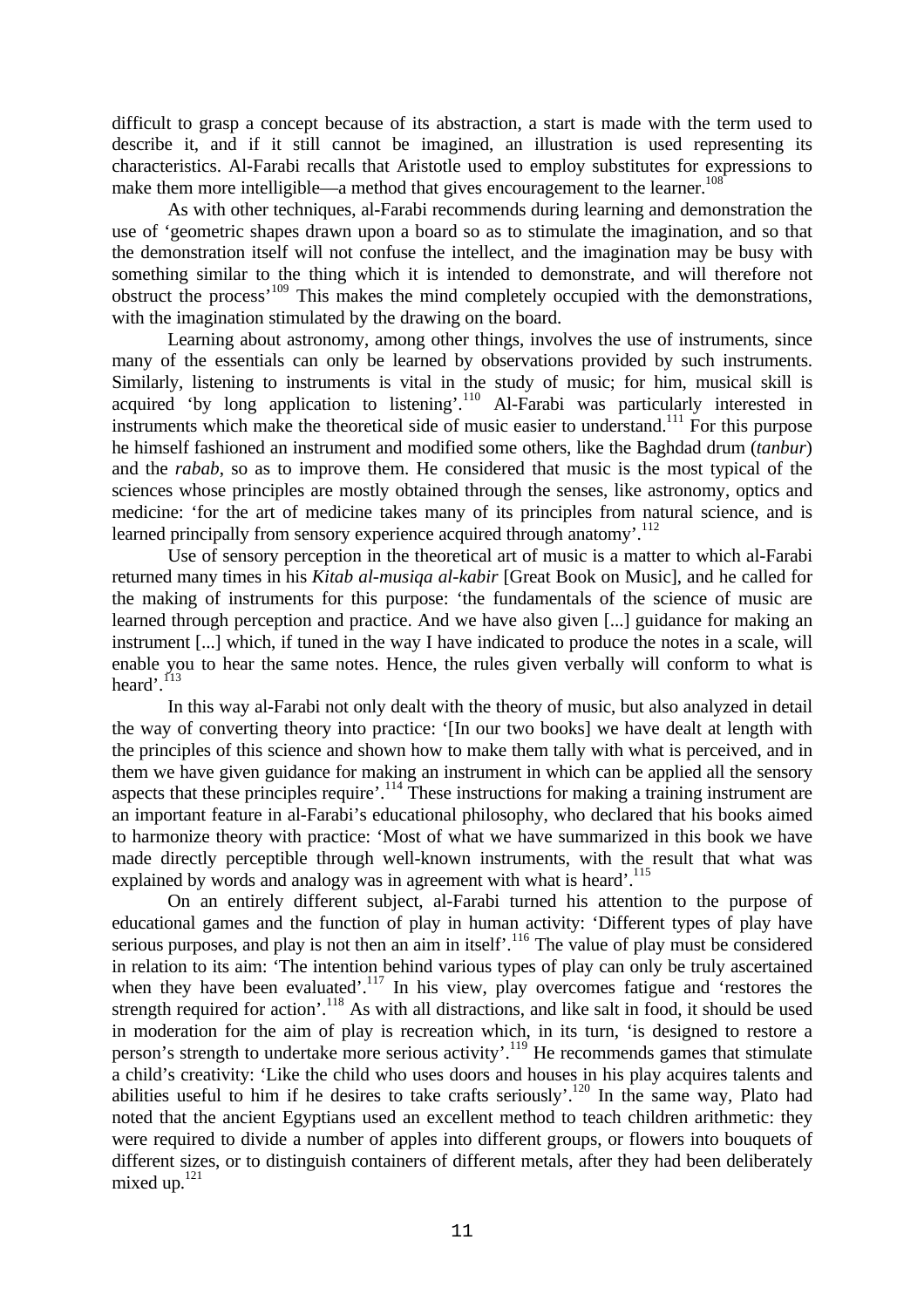Is there a place for punishment in al-Farabi's educational theory? 'The teacher,'must not be too severe, nor excessively lenient. If he is too severe, his pupils will hate him; but if he is too lenient, the pupils will not take him seriously and will be inclined to laziness and will pay no attention to his lessons'.<sup>122</sup> This moderate position leads him to regulate the degree of punishment in accordance with the children's attitude: 'If they are inclined to be mischievious because of some short-term pleasure, then they can be won over by offering them some pleasure when they refrain from it or if they behave in the opposite way. This is how children should be disciplined. If this is not sufficient, then one should add some inconvenience which follows immediately on the misbehavior, and makes it as unpleasant as possible'.<sup>123</sup> It is also possible to substitute the bad behavior with a good one giving similar pleasure, as long as the misbehavior itself is followed by a suitable punishment to make the child abandon it. Al-Farabi does not explain what kind of punishment he has in mind, confining himself to the general idea and leaving it to the educator to decide on the form of correction, depending on the pupil. But he did point out that physical punishment is more effective than psychological punishment, such as fear.

# **Evaluation**

Al-Farabi was well aware of the concept of evaluating the outcomes of teaching. He emphasized that the aim of an examination is to find out a learner's level in the field being studied. When the time comes, in other words when a learner is thought to have completed that discipline, he is tested in it 'so as to determine his level in the discipline he is supposed to have mastered'.<sup>124</sup> He considers that the questions asked could have either an educational or an experimental character. In the first case, it is directed at the pupil who is supposed to know something so as to demonstrate that knowledge. But a person can also test himself to ascertain if he has made a quantitative or methodological mistake. For this purpose, instruments are made available to help us check the compass, the ruler, the scales, the abacus, astronomic summary tables, etc., $125$  which al-Farabi classifies among 'the rules which are few in number yet applicable to many things'. If we learn and remember these rules, we also learn the many matters incorporated in them.<sup>126</sup>

In the same way that knowledge is tested, so is intelligence: the ability to discriminate; the capacity for deductive and critical reasoning; understanding the relationship between isolated pieces of information and grasping the links between them. One of the most important ways of recognizing intelligence is through mathematical ability.<sup>127</sup>

# **The influence of Al-Farabi**

Another entire study would be required to analyze the influence that al-Farabi had over contemporary philosophers and those who came after him: Yahya b. 'Adi (d. 974/374), who was his direct disciple; the Brethren of Purity (Ikhwan al-Safa); Ibn Miskawayh (d. 1130/421); al-Mas'udi (d. 956/346); Abu'l-Hasan Al-'Amiri (d. 991/381); Ibn Rushd (Averroës) (d. 1198/595); Maimonides (d. 1204/601); and Ibn Khaldun (d. 1406/808). Some of his books were translated into Latin and Hebrew. In Latin he was known as Alfarabius and Avennasar.

Elements of al-Farabi's philosophy still remain valid today, such as his emphasis on the importance of mathematics and the sciences, and the experimental method, the integration of knowledge, the importance of values and aesthetic taste. One could even add that Arabic culture has declined in relation to his educational philosophy, which was designed to form an integrated personality, in body, intellect, ethics, aesthetics and technology, an aim which no contemporary education system would neglect.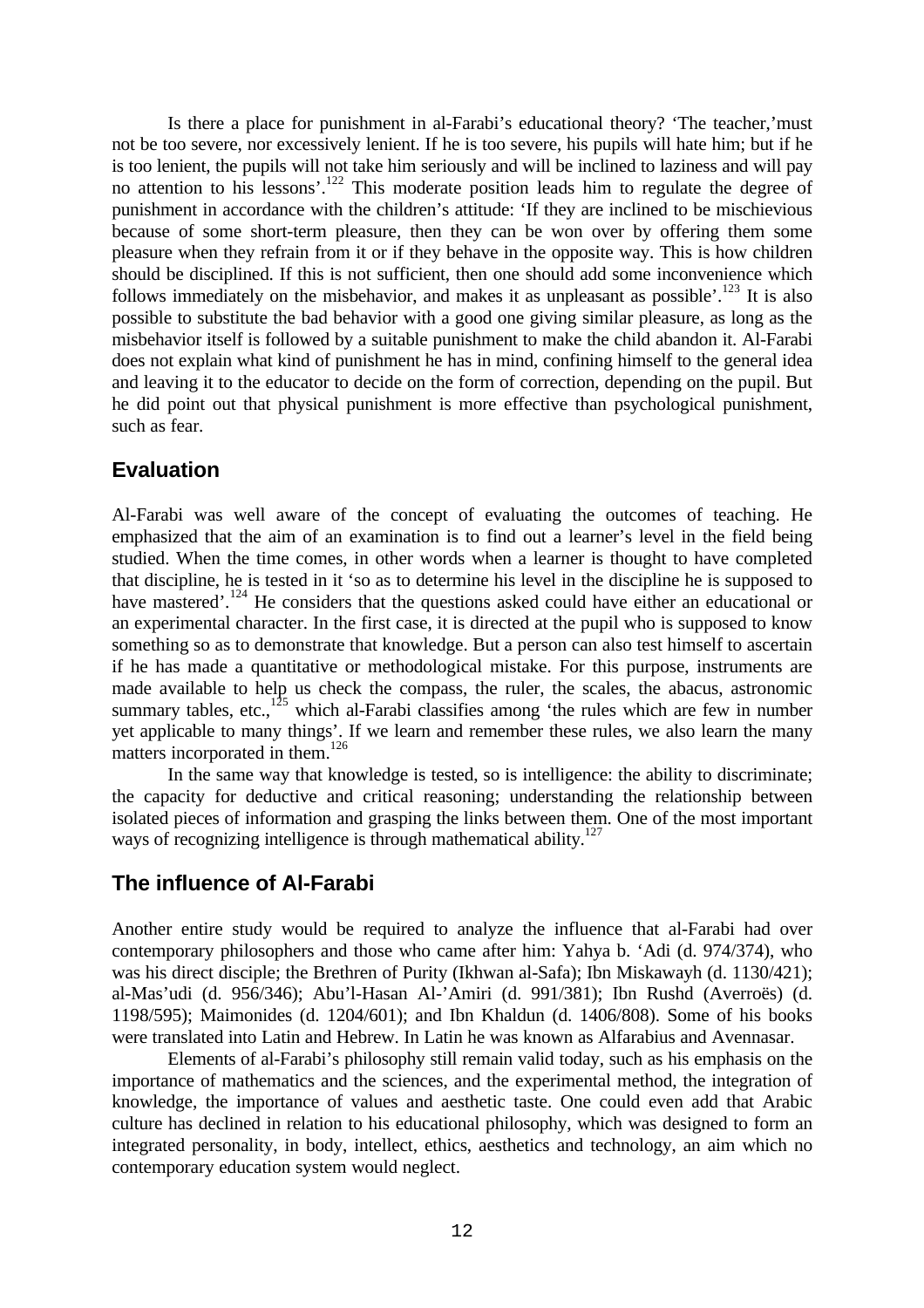#### **Notes**

The English translations of Arabic titles of al-Farabi's writings given in these 'Notes' can be found in the 'Works by al-Farabi' which follows.

- 1. *Ammar al-Talbi (Algeria)* Head of the Department of Philosophy in the Faculty of Human and Social Sciences, University of Qatar. Formerly head of the Department of Philosophy in the Faculty of Human Sciences, dean of the Faculty of Islamic Sciences, both at the University of Algiers, and Director of the University Amir Abd al-Qadir at Constantine (Algeria). Author of numerous publications, such as: Ibn Badis: hayatuh wa-ara uh [Ibn Badis: His Life and Opinions]; Ara al-Khawarij al-kalamiya [The Theological Opinions of the Kharijites]; Ara Abu Bakr Ibn al-Arabi alkalamiyya wa-naqduh lil-falsafa al-yunaniya [The Theological Opinions of AbuBakr Ibn Arabi and His Appraisal of Greek Philosophy]. Editor of the publication A azz ma yutlab [The Most Valuable Research] of Ibn Tumart, Mahdi of the Almohads.
- 2. Edward Zeller, *Outlines of the History of Greek Philosophy*, New York, NY, Dover Publications Inc., 1980, p. 140.
- 3. Tj. De Boer, *Ta' rikh al-falsafa fi l-Islam* [The History of Philosophy in Islam], translated by Mohammed ' Abd al-Hadi Abu Rida, Beirut, Dar al-nahda al-'arabiya, 1981, p. 191; Ibrahim Madkour, *La place d' al-Farabi dans l' école philosophique musulmane* [Al-Farabi's Place in the Muslim School of Philosophy], Paris, Maisonneuve, 1934; Henri Corbin, *Ta'rikh al-falsafa alislamiya* [The History of Islamic Philosophy], translated by Nasir Marwa and Hasan Qubaisi, Beirut, Manshu-rat 'Awaidat, 1966, p. 241.
- 4. Mohammed 'abid al-Jabiri, *Takwin al-'aql al-'arabi*, Beirut, Markay dirasat al-wahda al-'arabiya, 1989, p. 241.
- 5. Frederick Copleston, *Philosophies and Cultures*, London, Oxford University Press, 1980.
- 6. Al-Farabi, *Tahsil al-sa'ada,* edited by Ja'afar al-Yasin, Beirut, Dar al-Andalus, 1983, p. 61.
- 7. Ibid., p. 89.
- 8. Al-Farabi, *Talkhis nawamis Aflatun*, edited by 'Abd al-Rahman Badawi, in: *Aflatan fi l-islam*, Beirut, Dar al-Andalus, 1982, p. 54.
- 9. Al-Farabi, *Al-siyasa al-madaniya,* edited by Fawzi al-Najjar, Beirut, Imprimerie catholique, 1964, p. 87; *Al-Siyasa al-akhlaqiya*, edited by Yuhanna Qamir, in: *Al-Farabi,* Beirut, Imprimerie catholique, 1954, p. 64.
- 10. Al-Farabi, *Mabadi' ahl al-madina al-fadila,* edited by Albert Nusri Nadir, Beirut, Imprimerie catholique, 1959, p. 97.
- 11. Al-Farabi, 'Talkhis nawamis Aflatan', in: *Aflatan fa l-islam*, op. cit. p. 55.
- 12. Ibid., p. 57.
- 13. Al-Farabi, *Kitab al-milla,* edited by Muhsin Mahdi, Beirut, Imprimerie catholique, 1968, p. 65.
- 14. Al-Farabi, *Tahsil,* op. cit., p. 50.
- 15. Al-Farabi, 'Fusil mabadi' ahl al-madina al-fadila', in: *Kitab al-milla,* op. cit., p. 24.
- 16. Ibid., p. 30; and *Talkhis*, op. cit., p. 40.
- 17. Ibid., p. 34.
- 18. Ibid., p. 54.
- 19. Al-Farabi, *Al-Tanbih 'ala sabil al-sa'ada,* edited by Ja'afar al-Yasin, Beirut, Dar al-manahil, 1987, p. 73.
- 20. Al-Farabi, *Al-Burhan,* manusc. Maktabat Michkat, Tehran University, No. 140/10, p. 174.
- 21. Al-Farabi, *Al-Da'awa al-qalbiya,* Hyderabad, India, The Ottoman Encyclopedia, 1346 H, p. 11.
- 22. Al-Farabi, *Tahsil*, op. cit., p. 89.
- 23. Al-Farabi, *Talkhis*, op. cit., p. 62.
- 24. Al-Farabi, *Tahsil*, op. cit., p. 93.
- 25. Al-Farabi, *Talkhis*, op. cit., p. 57.
- 26. Ibid., p. 42.
- 27. Ibid., p. 43.
- 28. Al-Farabi, *Zaynun al-kabir,* Hyderabad, India, The Ottoman Encyclopedia, 1346 H, p. 8.
- 29. Al-Farabi, *Talkhis*, op. cit., p. 71.
- 30. '*Ta'dhab al-ahdath*', in: *Talkhas nawamas Aflatan*, op. cit., p. 10.
- 31. *Talkhis*, op. cit., pp. 10, 17, 45, 47; *Tahsil*, op. cit., pp. 84, 85.
- 32. Ibid., p. 81.
- 33. Ibid., p. 17 : *tasdad al-anfus* [the guidance of souls].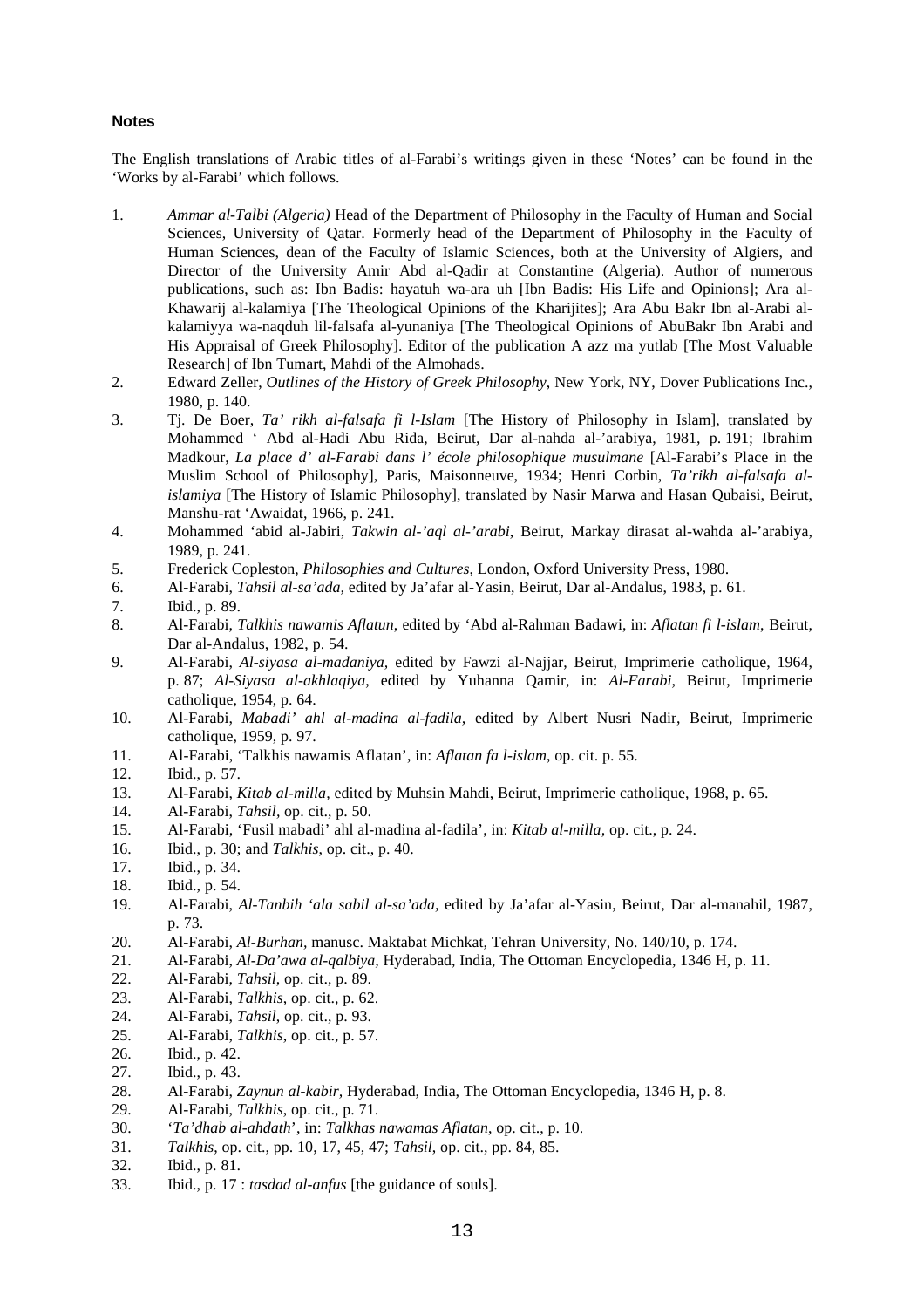- 34. Ibid., pp. 25-26; and *Talkhis*, op. cit., p. 64.
- 35. Ibid., pp. 43, 45.
- 36. Ibid., pp. 71, 82.
- 37. Al-Farabi, 'Al-As'ila al-lami'a wa-l-ajwiba al-jami'a', in: *Kitab al-milla*, op. cit., p. 96.
- 38. Al-Farabi, *Tahsil*, op. cit., p. 78.
- 39. Ibid.
- 40. Al-Farabi, *Al-Burhan*, op. cit., p. 175.
- 41. Al-Farabi, *Tahsil*, op. cit., p. 78.
- 42. Ibid., pp. 79, 86.
- 43. Ibid., p. 87.
- 44. Ibid., p. 88.
- 45. Al-Farabi, *Al-Tanbih ila sabal al-sa'ida*, op. cit., p. 6.
- 46. Ibid., p. 39.
- 47. *Tahsil*, op. cit., p. 49.
- 48. Al-Farabi, *Al-Ta'liqat,* Ed. Ja'afar al-Yasan, Beirut, Dar al-manahil, 1988, p. 39.
- 49. Ibid.
- 50. Al-Farabi, *Al-Thamra al-murdiyya fal-rasi'il al-faribiya*, edited by F. Dieterici, Leyden, Neudruck der Ausgabe, 1890, p. 21.
- 51. Al-Farabi, *Ajwibat masa'il su'ila 'anha,* edited by F. Dieterici, Leyden, 1890, p. 97.
- 52. According to Al-Farabi, in the psychological development of the child, the first to appear is the nutritional capacity, then the sensorial capacity, then the imagination, and finally the reasoning capacity or speech. *Ara' ahl al-madana al-fadila*, op. cit., p. 70.
- 53. Al-Farabi, *Al-Thamra*, op. cit., p. 19; Al-Farabi is using Plato's *Phaidon* as a source.
- 54. Al-Biruni, *Am lil-Hind min maqula maqbula fil-'aql aw mardhula,* edited by Edward Sachau, London, 1887, p. 28; here again Al-Farabi refers to Plato.
- 55. Al-Farabi, *Al-Alfaz al-musta'mala fil-mantiq*, edited by Muhsin Mahdi, Beirut, Dar al-Machriq, 1968, p. 86; *Al-Burhan*, op. cit., p. 178.
- 56. Erwin I.J. Rosenthal, *Studia Semitica, Islamic Themes,* Vol. 11, London, Cambridge University Press, 1971, p. 97.
- 57. Al-Farabi states: 'the debate between the one asking the questions and the one replying', the purpose being to study and examine in order to ascertain the validity (of good things) and to make a choice, *Talkhis,* op. cit., pp. 40-41.
- 58. Ibid., p. 19.
- 59. Al-Farabi, in the Preface to his book on *Logic,* manusc. Maktabat Michkat, Tehran University, No. 240/10, p. 121.
- 60. Ibid., p. 121.
- 61. Al-Farabi, *Fusul tachtamil ala jamir ma yudhtarr ila ma'rifatihi man arada al-churu'fi sina'at almantiq,* manusc. Maktabat Michkat, Tehran University, No. 240/10, p. 63.
- 62. Al-Farabi, *Fusul, p.* 63; *Ihsa'al-'ulim, p.* 67; 'Qawanin al-chi'r' in: *Kitab Aristutalis fa l-chi'r*, edited by 'Abd al-Rahman Badawi, Beirut, Dar al-thaqala, 1973, p. 151; *Charh al-'ibara,* Beirut, Imprimerie catholique, 1971, p. 52; *Kitab al-musiqa al-kabir*, edited by Ghattas 'Abd-al-Malik Khashba and Mahmud Ahmad al-Hafni, Cairo, Dar al-kitab lil-tibi'a wa-l-nachr, 1967, p. 1184.
- 63. Al-Farabi, *Kitab al-huraf,* edited by Muhsin Mahda, Beirut, Institut de lettres orientales, 1970, p. 164. (Collection 'Recherches')
- 64. Ibid. On the whole, Al-Farabi considers that demonstrative discourses are entirely justified, as are most dialectic discourses and about half of rhetorical discourses; sophist discourses are based on truth to a lesser degree and poetic discourses are entirely false since they are drawn purely from the imagination (Al-Farabi, 'Qawanin al-chi'r', edited by 'Abd al-Rahman Badawa, in: *Kitib Aristitalas fa l-chi'r,* op. cit., p. 101).
- 65. Averroës, *Charh urjuzat Ibn Sina,* manuscript, private collection, p. 5.
- 66. Al-Farabi, *Falsafat Aristutalis,* edited by Muhsin Mahda, Beirut, Dar majallat al-chi'r, 1961, p. 85.
- 67. Al-Farabi, *Tahsil,* op. cit., p. 86.
- 68. Al-Farabi, *Falsafat Aristutalis*, op. cit., p. 85.
- 69. Al-Farabi, *Tahsil*, op. cit., p. 90.
- 70. Al-Farabi, *Al-Tanbih ila sabal al-sa'aia*, op. cit., p. 8; *Talkhis nawamis Aflutan*, op. cit., p. 63.
- 71. Al-Farabi, *Fusul*, op. cit., p. 31.
- 72. Al-Farabi, *Tanbih*, op. cit., p. 7.
- 73. Ibid., p. 57.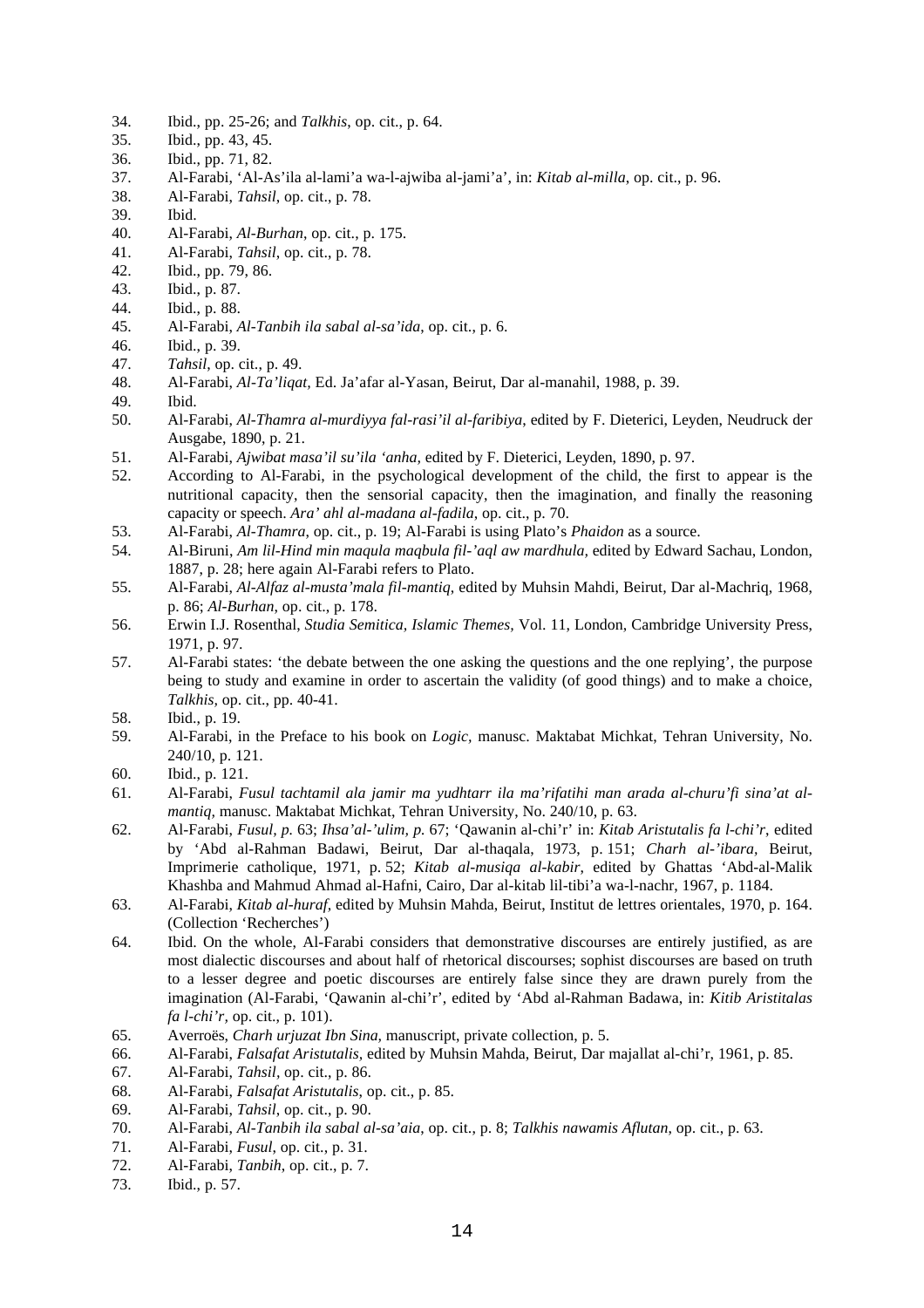- 74. Al-Farabi, *Talkhis*, op. cit., p. 63.
- 75. Al-Farabi, *Tahsil*, op. cit., p. 79.
- 76. He puts forward this idea concerning the acceptance of laws by citizens in *Talkhis nawamis Aflatun*: it is good if they are accepted voluntarily but obviously very bad if they are tolerated under duress.
- 77. Al-Farabi, *Tahsil*, op. cit., p. 80.
- 78. Al-Farabi, *Al-Burhan*, op. cit., p. 175.
- 79. Al-Farabi, *Ajwibat masa'il su'ila 'anha,* edited by F. Dieterici, Leyden, 1890. p. 86.
- 80. Al-Farabi, *Ma yanbaghi an yuqaddam qabla ta'allum al-falsafa,* edited by F. Dieterici, Leyden, 1890, p. 10.
- 81. Al-Farabi, *Tahsil*, op. cit., p. 81.
- 82. Al-Farabi, *Al-Jadal,* manusc. Maktabat Michkat, Tehran University, No. 240-1, p. 192.
- 83. Al-Shahrazuri, *Nuzhat al-arwah wa-raudat al-afrah,* undated manuscript, Cairo University Library, p. 180. De Boer, *Ta'rakh al-falsafa fi l-islam*, op. cit., p. 202, note 1.
- 84. Al-Farabi, *Al-Alfaz*, op. cit., p. 83, 87; *Al-Burhan*, op. cit., p. 178.
- 85. Averroës, 'Talkhis al-quwa l-tabi'iyya', in: *Rasa'il Ibn Ruchd al-tibbiyya,* edited by Georges C. Anawati and Sa'id Ziyid, Cairo, al-Hay'a al-misriyya al-'amma lil-kitab, 1987, p. 275.
- 86. Al-Farabi, *Ma yanbaghi an yuqaddam qabla ta'allum al-falsafa*, op. cit., p. 52.
- 87. Al-Farabi, *Al-Alfaz*, op. cit., pp. 94-95.
- 88. He spoke Turkish, Persian and obviously Greek, as well as Arabic which he considered as his mother tongue.
- 89. Ja'afar al-Yasin, *Faylasufan ra'idan,* Beirut, Dar al-Andalus, 1980, p. 80.
- 90. Al-Farabi, *Fusul*, op. cit., p. 96.
- 91. Al-Farabi, *Ihsa' al-'ulum,* edited by Uthman Amin, Cairo, Librairie anglo-egyptienne, 1968, p. 53, 93.
- 92. Ibid., p. 96.
- 93. Ibid., p. 97.
- 94. Al-Farabi, *Talkhis nawamas Aflatun*, op. cit., p. 76.
- 95. Al-Farabi, *Ma yanbaghi, op. cit.,* p. 52.
- 96. Ibid., p. 52.
- 97. Ibid., p. 53.
- 98. Al-Farabi, *Tanbih*, op. cit., p. 82.
- 99. Al-Farabi, *Fusil*, op. cit., p. 52.
- 100. Al-Farabi devoted a special treatise to philosophy: *Ma yanbaghi*, op. cit.
- 101. Ibid., p. 49.
- 102. Ibid., p. 53.
- 103. *Tahsil*, op. cit., p. 97.
- 104. He mentions a total of sixteen characteristics (*Tahsil,* op. cit., p. 94-95).
- 105. Al-Farabi, *Falsafat Aristutalis*, op. cit., p. 82.
- 106. Al-Farabi, *Al-Alfaz*, op. cit., p. 91.
- 107. Ibid., p. 87.
- 108. Ibid., p. 91.
- 109. Ibid., p. 94.
- 110. Al-Farabi, *Kitab al-misuqa al-kabir*, op. cit., p. 100.
- 111. Ibid., p. 672.
- 112. Ibid., p. 807.
- 113. Ibid.
- 114. Ibid., p. 482.
- 115. Ibid., p. 483.
- 116. Ibid., p. 1185.
- 117. Ibid.
- 118. Ibid.
- 119. Ibid.
- 120. Ibid.
- 121. *Laws*, VII, p. 818-22. Plato was already an adult when he learned mathematics, which led him to say that he was ashamed not only for himself but for the Greeks in general because of their backwardness in geometry compared to the Egyptians.
- 122. Al-Farabi, *Ma yanbaghi*, op. cit., p. 52.
- 123. Al-Farabi, *Al-Tanbah*, op. cit., p. 72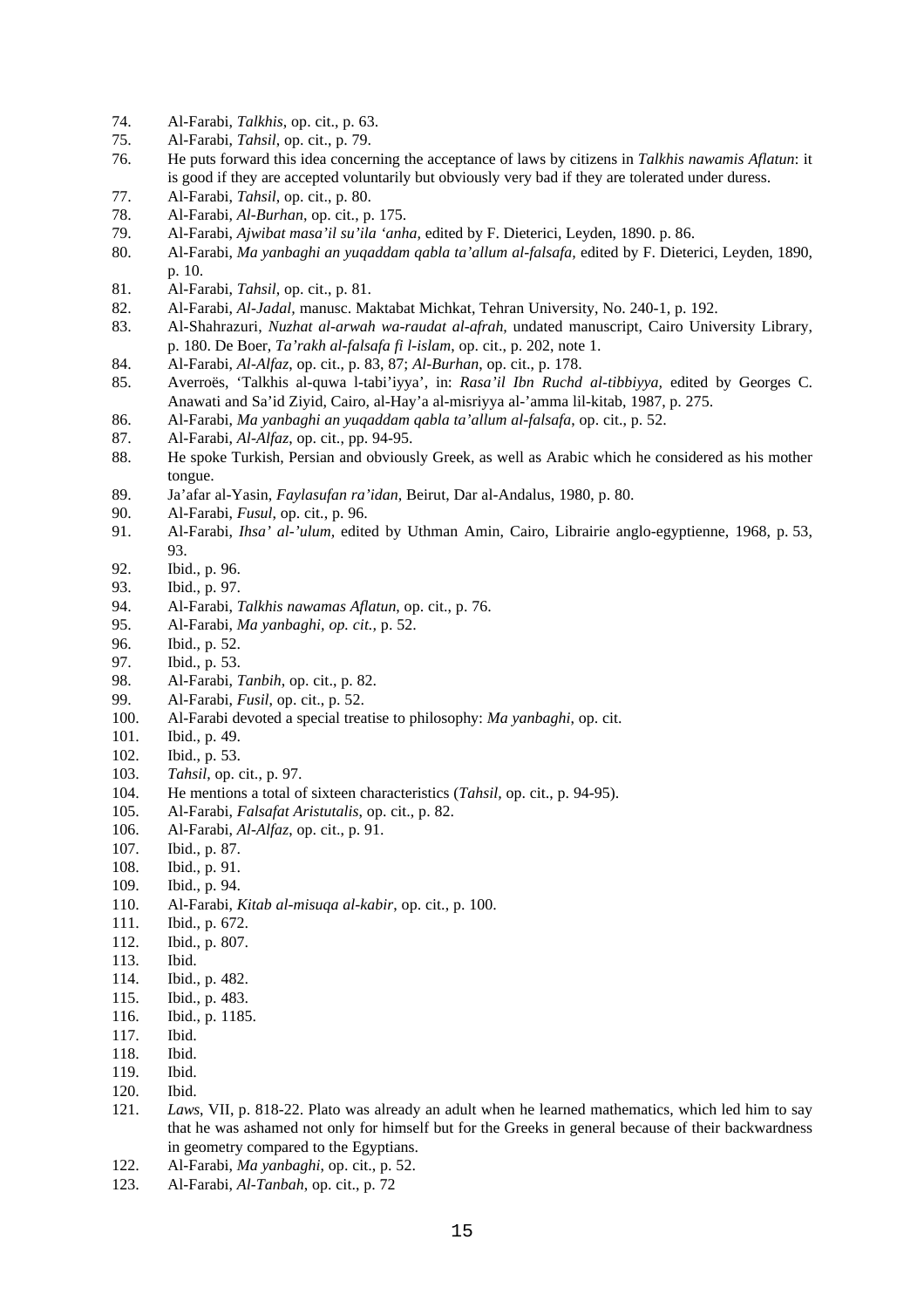- 124. Al-Farabi, *Al-Burhan*, op. cit., p. 181.
- 125. *Ihsa' al-'ulum*, op. cit., p. 58.
- 126. Ibid.
- 127. *Al-Tanbih*, op. cit., p. 4, 6, 53-54.

#### **Works by Al-Farabi**

Note: These works are classified in Arabic alphabetical order [Editor].

*Ajwibat masa il su 'ila anha* [Replies to Questions]. Ed. F. Dieterici. Leyden, 1890.

- *Ihsa al-'ulum* [A List of the Sciences]. Ed. 'Uthman Amin. Cairo, Librairie anglo-égyptienne, 1939.
- *Al-Alfaz al-musta'mala fil-mantiq* [Terms Used in Logic]. Ed. Muhsin Mahdi. Beirut, Dar al-Machriq, 1968.
- *Al-Burhan* [The Demonstration]. Manuscr. Maktabat Michkat, Tehran University, No. 240/10.

*Tahsil al-sa'ada* [Reaching Happiness]. Ed. Ja'afar al Yasin. Beirut, Dar al-Andalus, 1983.

- *Al-Ta' liqat* [Commentaries]. Hyderabad, India, 1346 H.
- 'Talkhis nawamis Aflatun' [Summary of Plato's *Laws*]. Ed. 'Abd al-Rahman Badawi. In: *Kitab Aflutan fi lislam,* Beirut, Dar al-Andalus, 1982.
- *Al-Tanbih ila sabil al-sa'ada* [Guidance on the Path to Happiness]. Ed. Ja'afar al Yasin. Beirut, Dar almanahil, 1987.
- *Al-Thamra al-murdiyya* [The Pleasant Fruit]. Ed. F. Dieterici. Leyden, 1890.
- *Al-Jadal* [Dialectics]. Manuscr. Maktabat Michkat, Tehran University, No. 240/10.
- *Al-Jam' bayna ra'yay l-hakimayn* [Harmony in the Doctrines of the Two Philosophers]. Ed. Albert Nasri Nadir. Beirut, Imprimerie catholique, 1968.
- *Al-Huruf* [The Letters]. Ed. Muhsin Mahdi. Beirut, Dar al-Machriq, 1970.
- *Al-Da'awa al-qalbiya* [Sincere Requests]. Hyderabad, India, The Ottoman Encyclopaedia, 1346 H.
- *Zaynun al-kabir* [Zenon the Great]. Hyderabad, India, 1346 H.
- 'Al-As'ila al-lami'a' [Brilliant Questions]. In: *Kitab al-milla.* Ed. Muhsin Mahdi. Beirut, Dar al-Machriq, 1968.
- *Al-Siyasa al-madaniya* [The Policies of the City]. Ed. Fawzi al-Najjar. Beirut, Imprimerie catholique, 1964.
- 'Fusil mabadi' ara' ahl al-madina al-fadila' [Bases of the Inhabitants' Views in the Ideal City]. In: *Kitab almilla*. Ed. Muhsin Mahdi. Beirut, Imprimerie catholique, 1968.
- *Fusil tachtamil 'alajami'i ma yudhtarr ila ma'arifatih man arada al-churu' bi-sina't al-mantiq* [What You Should Know Before Tackling Logic]. Manuscript Maktabat Michkät, Tehran University, No. 240/10. *Fusil muntaza'a* [Some Proverbs]. Ed. Fawzi al-Najjar. Beirut, Dar al-Machriq, 1971.

*Falsafat Aristutalis* [Aristotle's Philosophy]. Ed. Muhsin Mahdi. Beirut, Dar majallar al-chi'r, 1971.

- Falsafat Aflatun [Plato's Philosophy]. Ed. 'Abd al-Rahman Badawi. In: *Kitab Aflatun fi l-Islam*. Beirut, Dar al-Andalus, 1982.
- *Ma yanbaghi an yuqaddam qabla ta'allum al-falsafa* [On What One Should Know Before Learning Philosophy]. Ed. F. Dieterici. Leyden, 1890.
- *Mabadi' ari' ahl al-madina al-fadila* [A Treatise on the Inhabitants' Views in the Ideal City]. Ed. Albert Nasri Nadir. Beirut, 1959.
- *Maqala* [Introduction to his work on logic: Al-Mantiq]. Manuscript Maktabat Michkat, Tehran University, No. 240/10.
- *Kitab al-milla* [On Religion]. Ed. Muhsin Mahdi. Beirut, Imprimerie catholique, 1968.
- *Al-Misuqa al-kabir* [The Great Book of Music]. Ed. Ghattas 'Abd al-Malik Khachaba and Mahmud Ahmed al-Hafni. Cairo, Dar al-Kitab al-'Arabi, 1967.
- Al-Farabi. *Idées des habitants de la cité vertueuse.* Translated by R.P. Jaussen, Y. Karam et J. Chlala. Cairo, Publications de l'Institut français d'archéologie orientale, 1949.
- *Liber Alpharabii de Scientiis, translatus a Magistro Gerardo Cremonesi*. Madrid, University of Madrid, 1932. Published with a Spanish translation by González Palencia.
- 'Kitab al-tanbuh ila sabil al-sa'ada'. Latin translation by H. Salman. In: *Recherches de théologie ancienne et médiévale*, vol. XII, 1940.